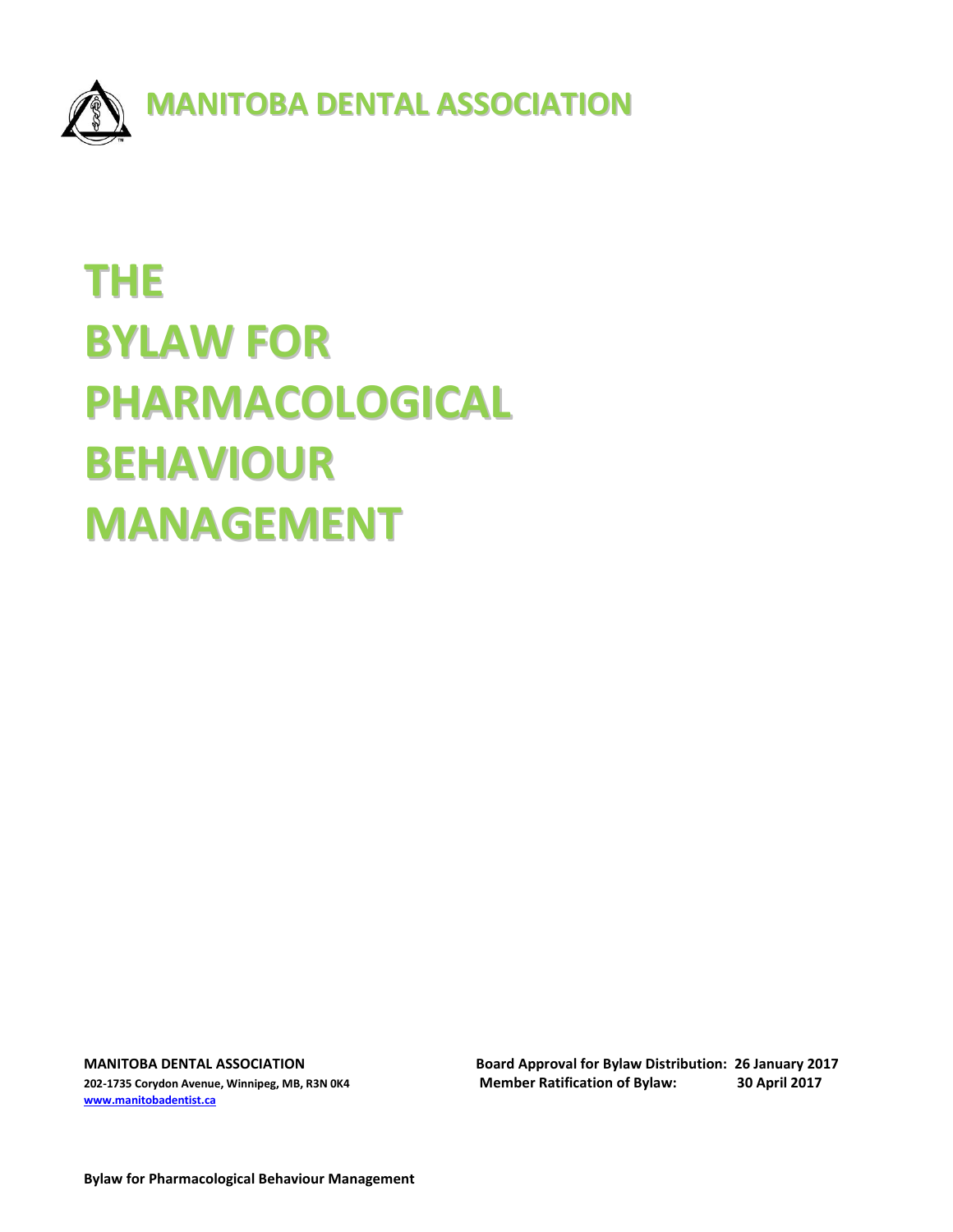#### **BYLAW FOR PHARMACOLOGICAL BEHAVIOUR MANAGEMENT**

#### **PREAMBLE**

**Pharmacologic behaviour management - anxiolysis, sedation, general anaesthesia - is a continuum. It is not always possible to predict how an individual patient will respond to a drug. Members planning to produce a given level of sedation should be able to diagnose and manage the physiologic consequences (rescue) for patients whose level of sedation becomes deeper than initially intended. For all levels of sedation, the practitioner must have the training, skills, drugs and equipment to identify and manage such an occurrence until either assistance arrives (emergency medical service) or the patient returns to the intended level of sedation without airway or cardiovascular complications.**

**Members may make a written request to the Registrar for modification of the document or continuing competence requirements based on their individual practice circumstances. Upon review, the Registrar may allow modifications to the document or continuing competence requirements if they do not reduce the intent or purpose of those requirements. A member must continue to comply with the document or continuing competence requirements of this bylaw until a modification is approved by the Registrar.**

#### **DEFINITIONS**

**ACLS – Advanced Cardiac Life Support DRA - Dental Regulatory Authority HCP - Basic Life Support for Health Care Providers Certification**

**RAMSEY SEDATION SCALE (RSS) - LEVELS OF SEDATION** 

**RSS LEVEL 1 - Patient is anxious and agitated or restless, or both.**

**RSS LEVEL 2 - Patient is co-operative, oriented, and tranquil.**

**RSS LEVEL 3 - Patient responds to voice commands only.**

**RSS LEVEL 4 - Patient exhibits brisk response to light tap between eyebrows/loud auditory stimuli.**

**RSS LEVEL 5 - Patient exhibits a sluggish response to light tap between eyebrows/loud auditory stimuli.** 

**RSS LEVEL 6 - Patient exhibits no response.**

#### **AMERICAN SOCIETY OF ANESTHESIOLOGISTS (ASA) CLASSIFICATION OF PATIENT PHYSICAL STATUS**

**A.S.A I - A normal healthy patient.**

**A.S.A II - A patient with mild systemic disease.**

**A.S.A III - A patient with severe systemic disease.**

**A.S.A IV - A patient with severe systemic disease that is a constant threat to life.**

**A.S.A V - A moribund patient who is not expected to survive without the operation.**

| <b>ASA</b> | <b>Patient's Health</b>                                                      | <b>Status of Under-</b><br>lying Disease | Limitations on<br><b>Activities</b> | <b>Risk of Death</b>   |
|------------|------------------------------------------------------------------------------|------------------------------------------|-------------------------------------|------------------------|
|            | excellent; no systemic<br>disease; excludes<br>persons at extremes of<br>age | none                                     | none                                | none                   |
| ш          | disease of one body<br>system                                                | well-controlled                          | none                                | none                   |
| Ш          | disease of more than<br>one body system or<br>one major system               | controlled                               | present but not<br>incapacitated    | no immediate<br>danger |
| IV         | poor with at least 1<br>severe disease                                       | poorly controlled or<br>end stage        | incapacitated                       | possible               |
| v          | very poor, moribund                                                          |                                          | incapacitated                       | imminent               |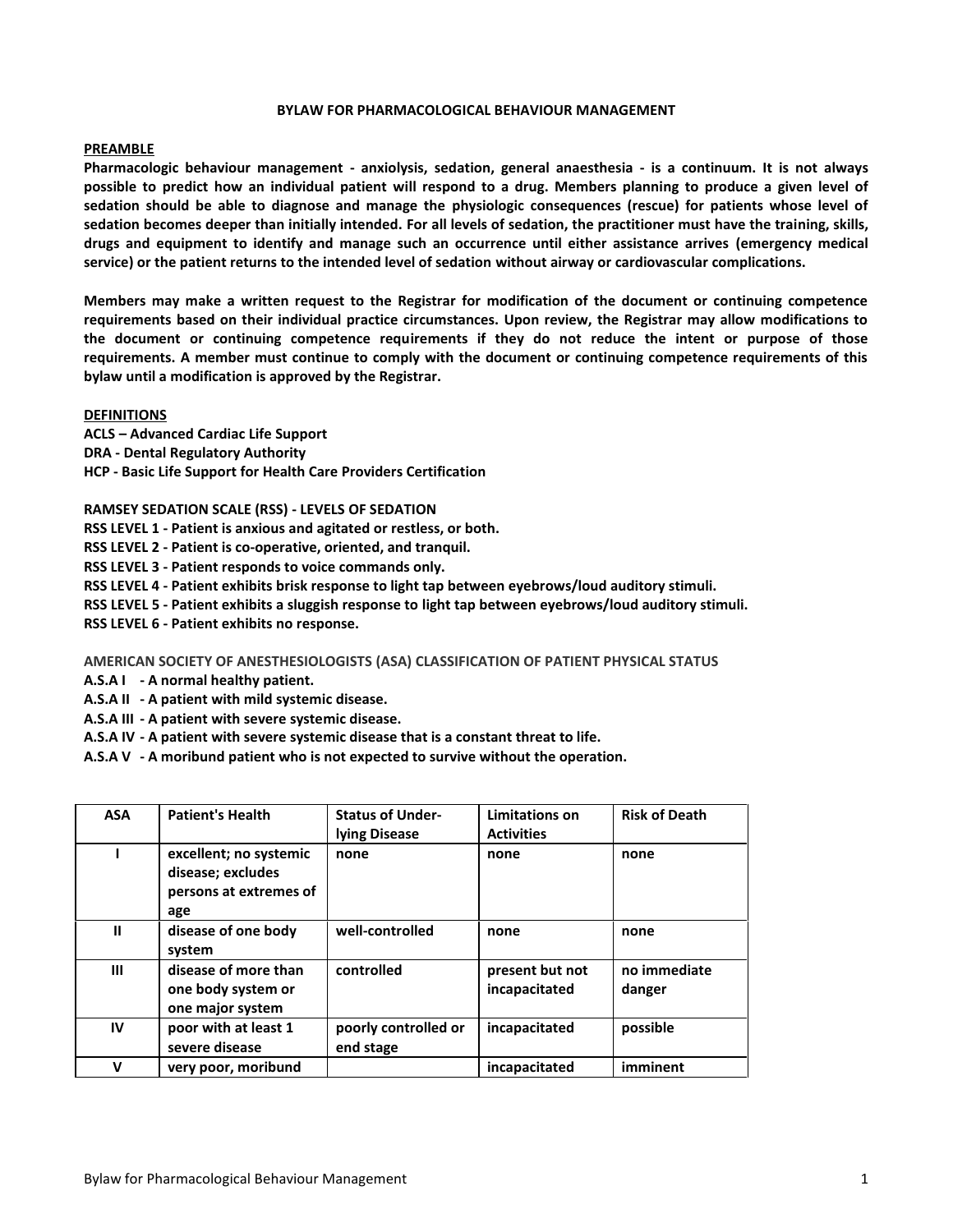# **SECTION I - ANXIOLYSIS – SINGLE ORAL SEDATIVE AGENT**

**Anxiolysis is the reduction of agitation or nervousness allowing for patient co-operation and calmness while the patient maintains orientation and responsiveness to oral commands. The MDA encourages members to use communication and other non-pharmacologic behaviour management techniques to ease patient anxieties. In situations where nonpharmacologic efforts are unsuccessful and dental services are necessary, all members may use a single sedative agent within the parameters of this section.** 

**The use of oral sedatives will be considered for anxiolytic purposes only if a member limits the use of oral sedatives to ambulatory patients (ASA classification I – III) and prescribes no more than the maximum recommended dose (MRD) of a drug that can be prescribed for unmonitored home use. The drug and dosage parameters accepted by the MDA are listed (SCHEDULE B). If a member wishes to prescribe drugs not listed or at dosages greater than identified, the member must comply with the requirements for SECTION II – CONSCIOUS SEDATION – SINGLE ORAL SEDATIVE AGENT.**

**Regardless of the drug or dosage, members must discontinue performing dental services if the patient exceeds Ramsey Sedation Scale Level 2. Patients exceeding Ramsey Sedation Scale Level 2 must have their vital signs and sedation level continuously monitored and can only be discharged to the care of their escort when they return to Ramsey Sedation Scale Level 2.**

**All members using a single sedative agent for anxiolytic purposes must comply with the following requirements:**

- **1. FACILITY REQUIREMENTS**
	- **a. EMERGENCY DRUG KIT** 
		- **i. Oxygen (type E cylinder, regulator and flow meter up to 15 liters per minute)**
		- **ii. Epinephrine**
		- **iii. Antihistamine (diphenhydramine or accepted substitute)**
		- **iv. Nitroglycerine**
		- **v. Bronchodilator (salbutamol or accepted substitute)**
		- **vi. Acetylsalicylic acid (ASA, non-enteric coated)**
		- **vii. Oral glucose source (insta - glucose™ or accepted substitute)**
		- **b. DOCUMENTS (must be available at request of Registrar):**
			- **i. Policy and procedure manual**
			- **ii. If not included in your manual, please provide the following documents/reports:**
				- **GENERAL:**
					- **1. Emergency response plan**
					- **2. HCP training for all applicable personnel**
					- **3. Accidental exposure plan**
					- **4. Harassment policy**
				- **INFECTION CONTROL** 
					- **1. Infection control protocols**
					- **2. Service logbook for sterilization with spore test reports**
				- **DRUGS**
					- **1. Available drug list**
					- **2. Written inspection protocol for emergency drugs quantity and viability (unexpired) maintenance**
					- **3. Protocols to secure, store and control in-office drugs to protect against abuse**
					- **4. Service logbook to monitor use of drugs stored in-office**
				- **PATIENT SAFETY PROTOCOLS – PRE AND POST**
					- **1. Medical emergency plan**
					- **2. Medical history and physical assessment**
						- **a. includes blood pressure, height, weight, medications, pre-existing conditions**
		- **c. ARMAMENTARIUM – EQUIPMENT**
			- **i. Pocket mask (adult)**
			- **ii. Reservoir mask**
			- **iii. 1 – 3 ml syringes with 23 gauge, 1.5 inch needle**
			- **iv. Sphygmomanometer**
			- **v. Stethoscope or equivalent**
			- **vi. Bag valve mask (Ambu bag or accepted substitute)**
			- **vii. Oropharyngeal suction device**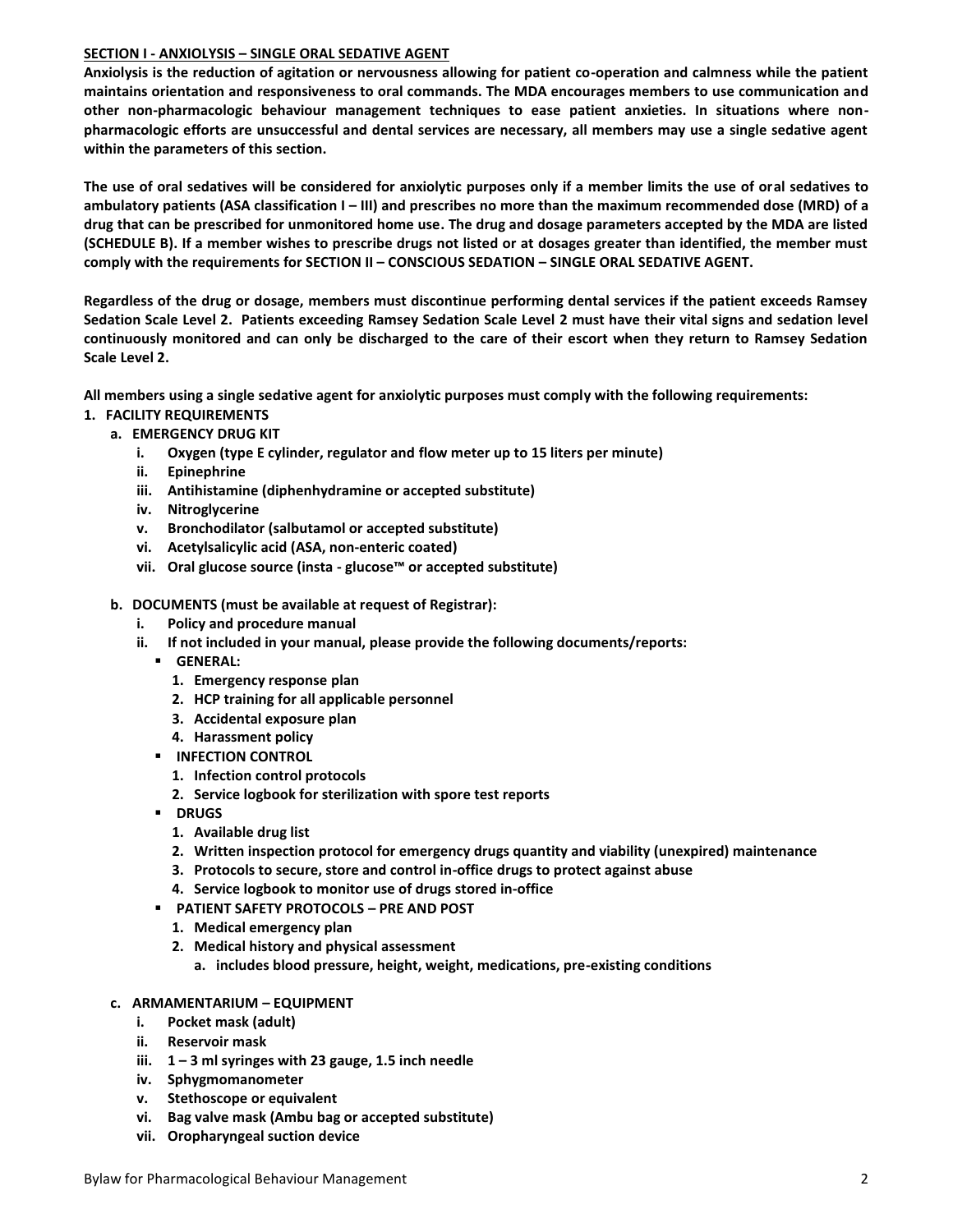#### **2. CONTINUING COMPETENCE**

#### **ALL MEMBERS**

- **a. Must record in the patient chart all oral sedative prescriptions and usages during dental services contemporaneous with their performance; and**
- **b. must maintain annual HCP recertification status. Proof must be available at request of Registrar.**

#### **3. REPORTING OBLIGATIONS**

#### **ALL MEMBERS**

**a. Must report any adverse reactions or incidents - during or after use of an oral sedative - requiring use of emergency kit; use of basic or advanced life support techniques; contact of emergency services; and/or referral to**  hospital to the Registrar within 15 days of the incident. (Form – see SCHEDULE C).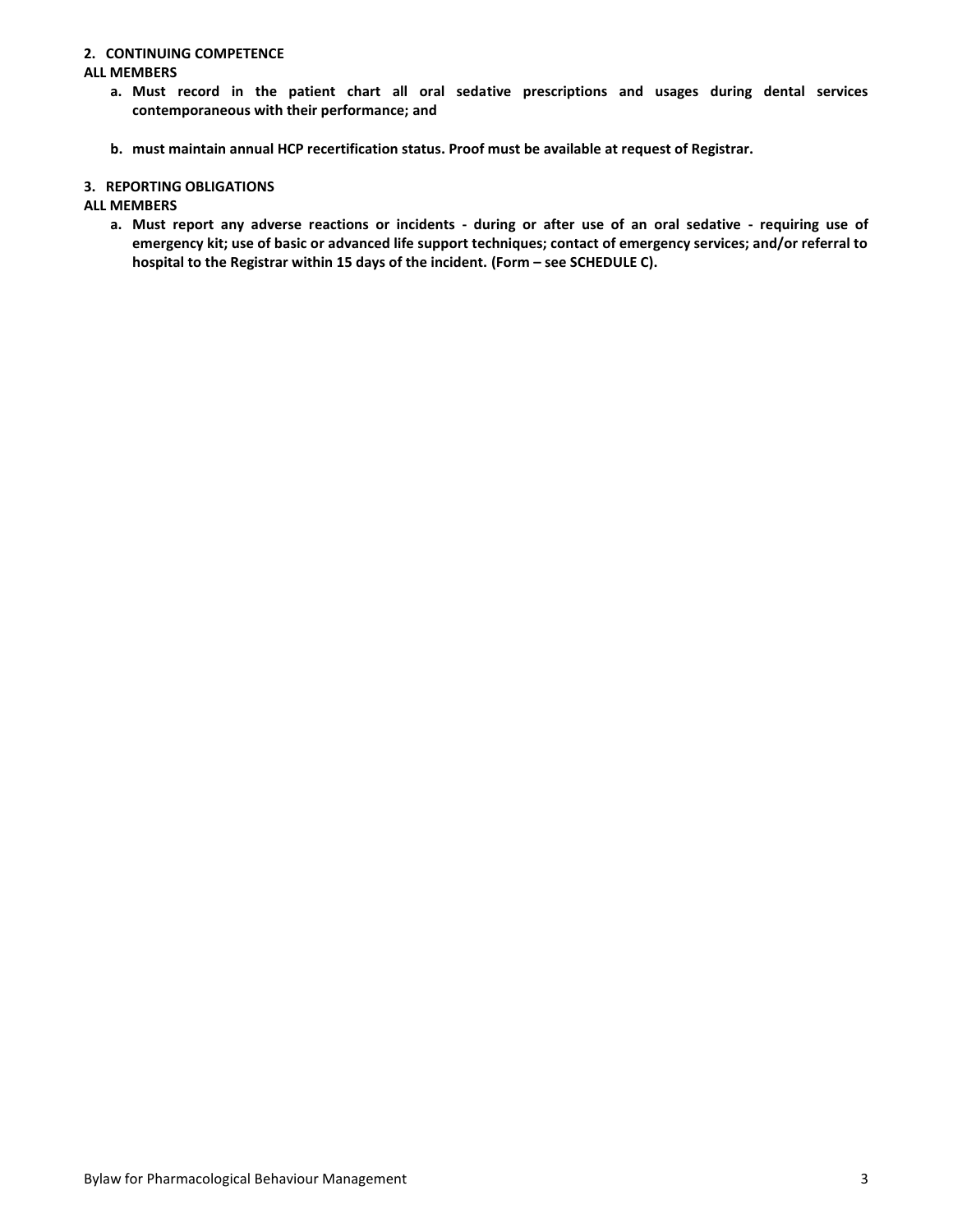## **SECTION II - CONSCIOUS SEDATION - SINGLE ORAL SEDATIVE AGENT**

**Conscious sedation is the alteration of behaviour, mood, cognition or perception allowing for patient comfort, cooperation and/or calmness without the loss of protective reflexes. The MDA encourages members to use communication and other non-pharmacologic behaviour management techniques to improve patient comfort and ease anxieties.** 

**The use of oral sedatives will be considered for conscious sedation purposes only if a member limits the use of oral sedatives to ambulatory patients (ASA classification I - III). Please note the requirement distinctions between adults (ASA classification I - II), adults (ASA classification III) and children.**

**Regardless of the drug or dosage, members must discontinue performing dental services if the patient exceeds Ramsey Sedation Scale Level 3. Patients exceeding Ramsey Sedation Scale Level 3 must have their vital signs and sedation level continuously monitored and can only be discharged to the care of their escort when they return to Ramsey Sedation Scale Level 2.**

**All members using a single sedative agent for conscious sedation purposes must comply with the following requirements:**

- **1. FACILITY REQUIREMENTS**
	- **a. EMERGENCY DRUG KIT** 
		- **i. Oxygen (type E cylinder, regulator and flow meter up to 15 liters per minute)**
		- **ii. Epinephrine**
		- **iii. Antihistamine (diphenhydramine or accepted substitute)**
		- **iv. Nitroglycerine**
		- **v. Bronchodilator (salbutamol or accepted substitute)**
		- **vi. Acetylsalicylic acid (ASA, non-enteric coated)**
		- **vii. Oral glucose source (insta - glucose™ or accepted substitute)**
		- **viii. Flumazenil (if benzodiazepine is administered)**
		- **ix. Naloxone (if opioid is administered)**
	- **b. PERSONNEL**
		- **i. Registered dental assistant with proof of current HCP certification status**
	- **c. DOCUMENTS (must be available at request of Registrar):**
		- **i. Policy and procedure manual**
		- **ii. If not included in your manual, please provide the following documents/reports:**
			- **GENERAL**
				- **1. Emergency response plan**
				- **2. HCP training for all applicable personnel**
				- **3. Accidental exposure plan**
				- **4. Harassment policy**
			- **INFECTION CONTROL** 
				- **1. Infection control protocols**
				- **2. Service logbook for sterilization with spore test reports**
			- **P** DRUGS
				- **1. Available drug list**
				- **2. Written inspection protocol for emergency drugs quantity and viability maintenance**
				- **3. Protocols to secure, store and control in-office drugs to protect against abuse**
				- **4. Service logbook to monitor use of drugs stored in-office**
			- **PATIENT SAFETY PROTOCOLS – PRE AND POST**
				- **1. Medical emergency plan**
				- **2. Medical history and physical assessment**
					- **a. includes blood pressure, height, weight, medications, pre-existing conditions**
	- **d. OFFICE ASSESSMENT**
		- **i. Member must allow facility visit by Registrar or Registrar's designate on reasonable notice.**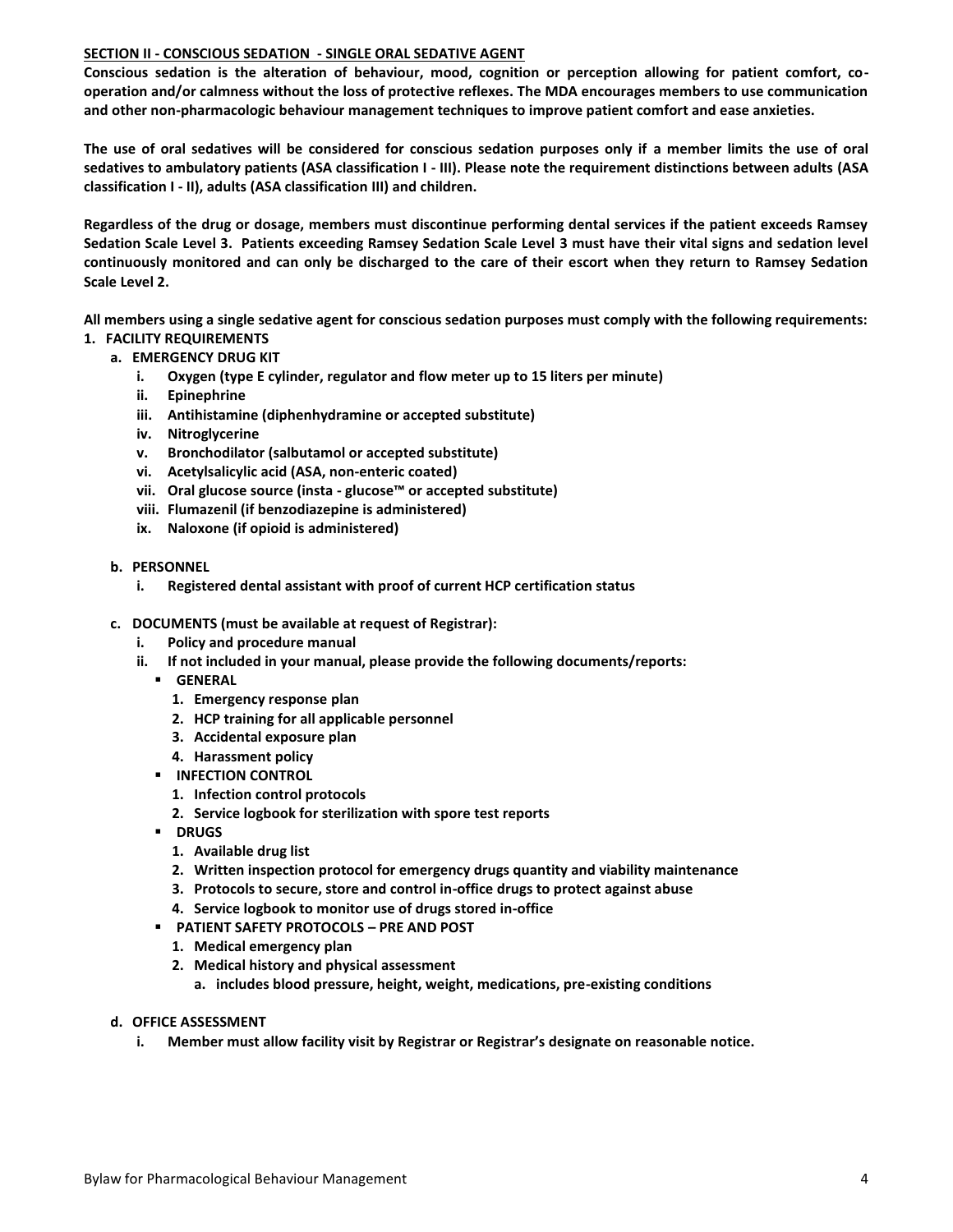## **e. ARMAMENTARIUM – EQUIPMENT**

- **i. Pocket masks (age appropriate sizes)**
- **ii. Reservoir mask**
- **iii. 1 – 3 ml syringes with 23 gauge, 1.5 inch needle**
- **iv. Sphygmomanometer**
- **v. Stethoscope or equivalent**
- **vi. Bag valve mask (Ambu bag or accepted substitute)**
- **vii. Oropharyngeal suction device**
- **viii. Pulse oximeter**

# **2. INITIAL QUALIFICATIONS/TRAINING**

# **NEW REGISTRANTS**

- **a. For ambulatory patients over the age of 12 years (ASA classification I - II) - a member may apply for registration to perform dental services using oral sedation. The applicant must submit evidence satisfactory to the Registrar:**
	- **i. completed a course of study with a minimum of 6 hours of didactic instruction specific to oral sedation in the last five years.**
- **b. For adults (ASA classification III) - a member may apply for registration to perform dental services using oral sedation. In addition to meeting the requirements for ambulatory patients over the age of 12 years (ASA classification I - II), the applicant must submit evidence satisfactory to the Registrar:**
	- **i. completed a hospital based internship programme; and**
	- **ii. performed 5 supervised cases of oral sedation for adults (ASA classification III) in the programme.**
- **c. For patients between 5-12 years of age (ASA classification I - II) - a member may apply for registration to perform dental services using oral sedation. In addition to meeting the requirements for ambulatory adults, the applicant must submit evidence satisfactory to the Registrar:**
	- **i. completed a course of study with a minimum of 6 hours of didactic instruction specific to oral sedation techniques for children in the last five years; and**
	- **ii. performed 5 supervised cases of oral sedation for children between 5-12 years of age in a programme or course recognized by a DRA.**
- **d. Current HCP certification status.**

## **3. CONTINUING COMPETENCE**

## **ALL MEMBERS**

- **a. Must record in the patient chart all oral sedation prescriptions and usages during dental services contemporaneous with their performance.**
- **b. Must maintain a separate contemporaneous log of all oral sedation prescriptions and usages during dental services. Log must be available at request of Registrar.**
- **c. For ambulatory patients over the age of 12 years (ASA classification I - II) - a member must:**
	- **i. complete a DRA recognized course of study with a minimum of 6 hours of didactic instruction specific to oral sedation every 6 years; and**
	- **ii. perform 5 cases of oral sedation in practice per year.**
- **d. For adults (ASA classification III) - a member must:**
	- **i. complete a DRA recognized course of study with a minimum of 6 hours of didactic instruction specific to oral sedation every 6 years; and**
	- **ii. perform 5 cases of oral sedation for adults (ASA Classification III) in practice per year.**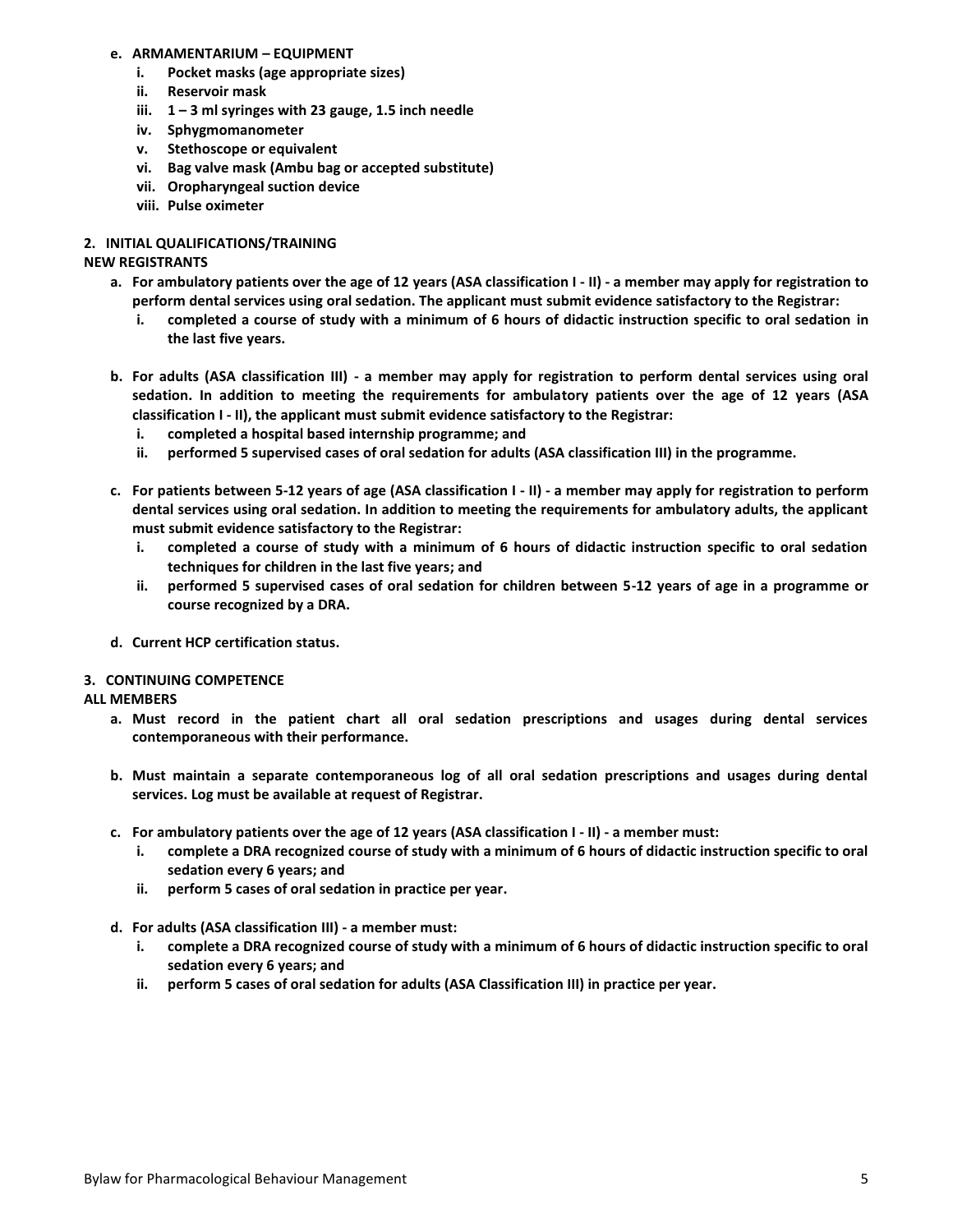- **e. For children between 5-12 years of age (ASA classification I - II) - a member must:**
	- **i. complete a DRA recognized course of study with a minimum of 6 hours of didactic instruction specific to oral sedation techniques for children every 6 years; and**
	- **ii. perform 5 cases of oral sedation for children 5-12 years of age in practice per year.**
- **f. Must maintain annual HCP recertification status.**
- **g. Evidence satisfactory to the Registrar of continuing competency must be available on MDA request.**

#### **4. REPORTING OBLIGATIONS**

#### **ALL MEMBERS**

**a. Must report any adverse reactions or incidents - during or after use of an oral sedative - requiring use of emergency kit; use of basic or advanced life support techniques; contact of emergency services; and/or referral to hospital to the Registrar within 15 days of the incident (SCHEDULE C).**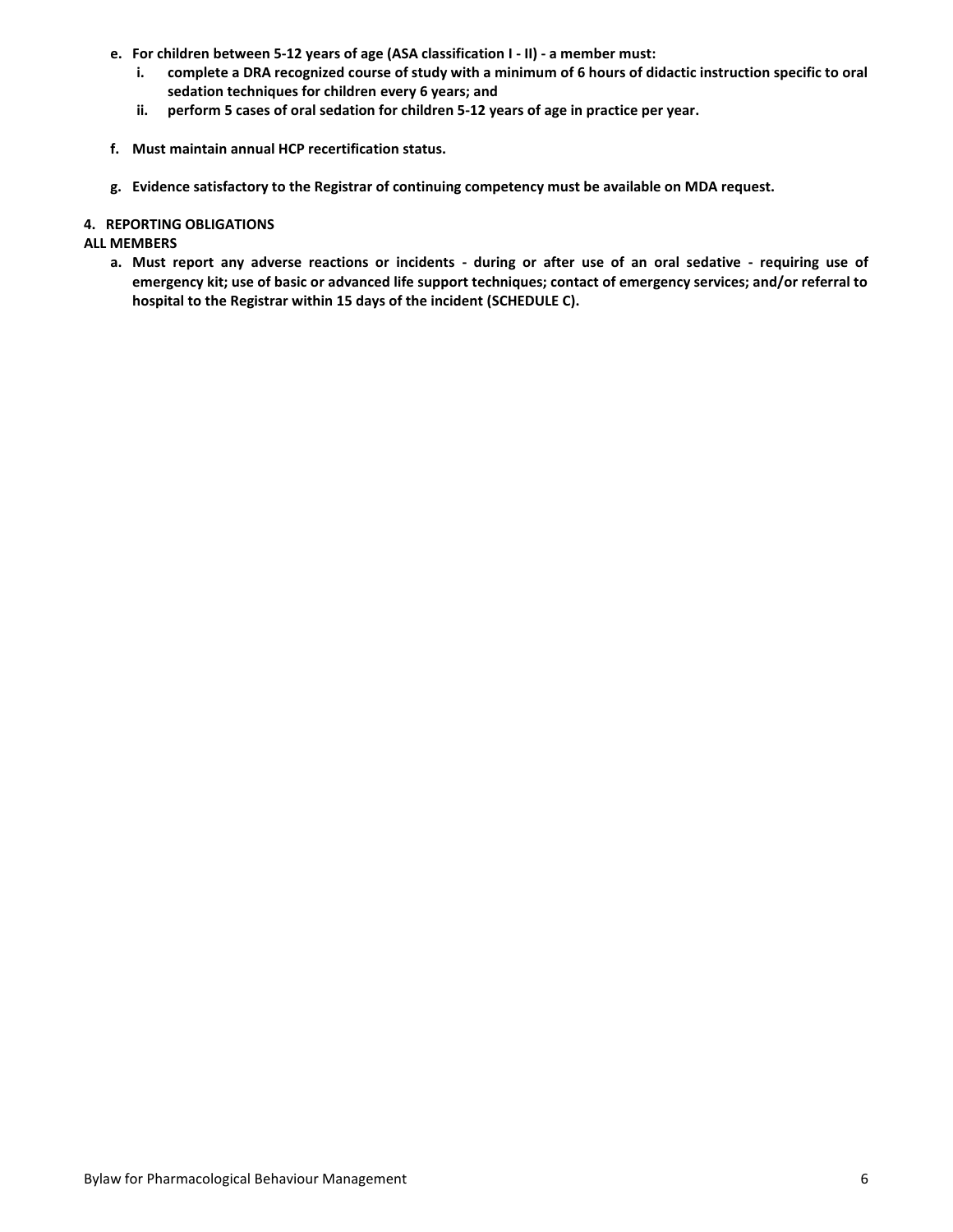#### **SECTION III - CONSCIOUS SEDATION - NITROUS OXIDE INHALATION**

**Conscious sedation is the alteration of behaviour, mood, cognition or perception allowing for patient comfort, cooperation and/or calmness without the loss of protective reflexes. The MDA encourages members to use communication and other non-pharmacologic behaviour management techniques to improve patient comfort and ease anxieties.** 

**The use of nitrous oxide inhalation will be considered for conscious sedation purposes only if a member limits the use of nitrous oxide inhalation sedation to ambulatory patients (ASA classification I - III). Please note the requirement distinctions for children and adults.**

**Members must discontinue performing dental services if the patient exceeds Ramsey Sedation Scale Level 3. Patients exceeding Ramsey Sedation Scale Level 3 must have their vital signs and sedation level continuously monitored and can only be discharged to the care of their escort when they return to Ramsey Sedation Scale Level 2.**

**All members using nitrous oxide inhalation for conscious sedation purposes must comply with the following requirements:**

#### **1. FACILITY REQUIREMENTS**

- **a. EMERGENCY DRUG KIT** 
	- **i. Oxygen (type E cylinder, regulator and flow meter up to 15 liters per minute)**
	- **ii. Epinephrine**
	- **iii. Antihistamine (diphenhydramine or accepted substitute)**
	- **iv. Nitroglycerine**
	- **v. Bronchodilator (salbutamol or accepted substitute)**
	- **vi. Acetylsalicylic acid (ASA, non-enteric coated)**
	- **vii. Oral glucose source (insta - glucose™ or accepted substitute)**
- **b. PERSONNEL**
	- **i. Registered dental assistant with proof of current HCP certification status**
- **c. DOCUMENTS (must be available at request of Registrar):**
	- **i. Policy and procedure manual**
	- **ii. If not included in your manual, please provide the following documents/reports:**
		- **GENERAL**
			- **1. Emergency response plan**
			- **2. HCP training for all applicable personnel**
			- **3. Accidental exposure plan**
			- **4. Harassment policy**
			- **5. Written outline of duties and responsibilities of director**
			- **6. Outline of facility administration with organization chart**
			- **7. Names of directors and owners of facility including corporations**
			- **8. Job descriptions – including duties and responsibilities for all personnel**
			- **9. Room ventilation report**
			- **10.Nitrous oxide occupational hazard sheet for staff**
			- **11. Service logbook for periodic atmospheric testing**
		- **INFECTION CONTROL** 
			- **1. Infection control protocols**
			- **2. Service logbook for sterilization with spore test reports**
		- **P** DRUGS
			- **1. Available drug list**
			- **2. Written inspection protocol for emergency drugs quantity and (unexpired) maintenance**
			- **3. Protocols to secure, store and control in-office drugs to protect against abuse**
			- **4. Service logbook to monitor use of drugs stored in-office**
		- **PATIENT SAFETY PROTOCOLS – PRE AND POST**
			- **1. Medical emergency plan**
			- **2. Pre-operative checklist**
			- **3. Medical history and physical assessment**
				- **a. includes blood pressure, height, weight, medications, pre-existing conditions**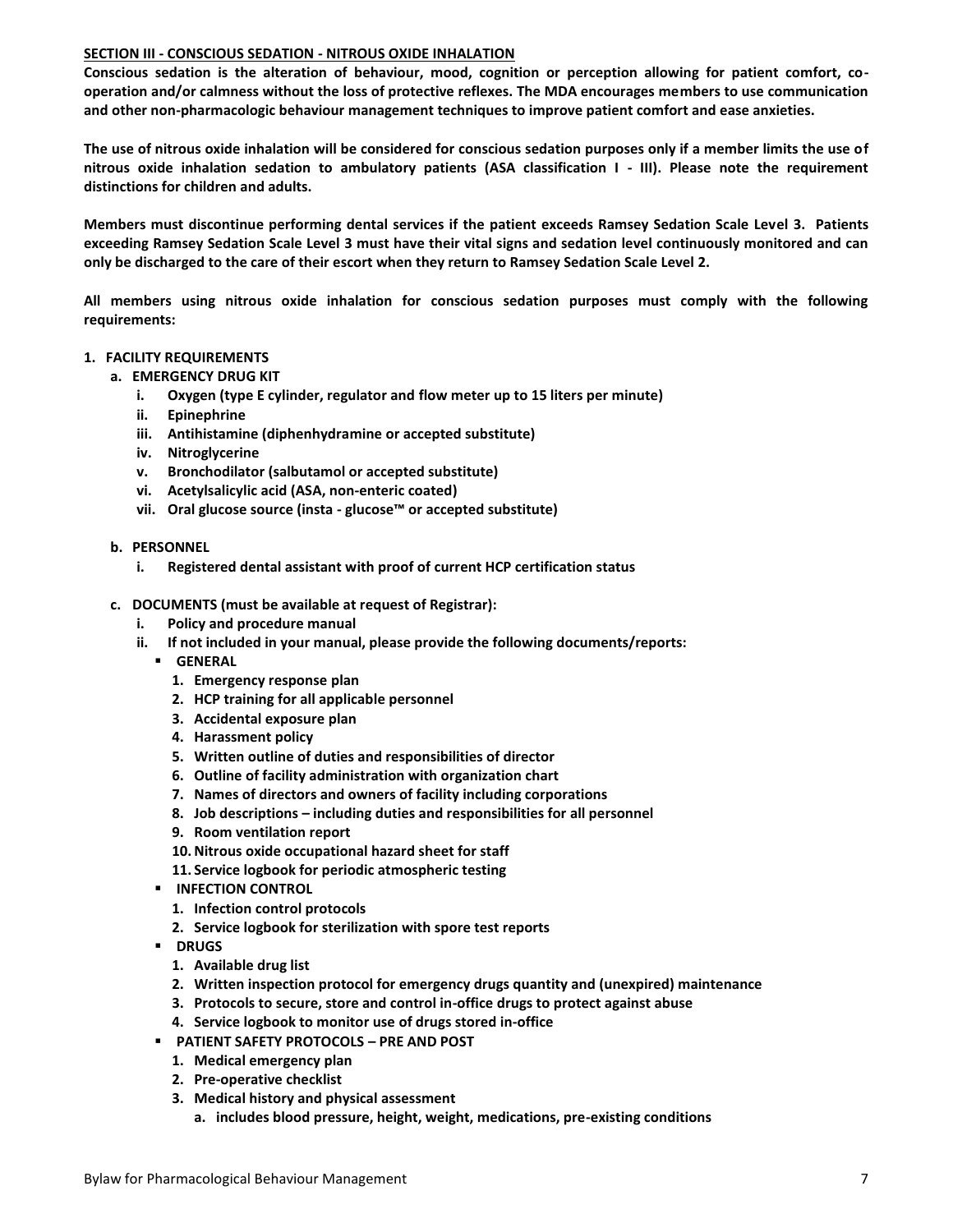# **d. FACILITY CERTIFICATION**

- **i. Facility where nitrous oxide is performed must be audited and certified by the MDA every six years. No member may perform or allow others to perform nitrous oxide sedation in an uncertified facility.**
- **ii. A facility permit shall be withheld if payment of the appropriate fees is not made prior to the audit (SCHEDULE A).**
- **e. ARMAMENTARIUM – EQUIPMENT**
	- **i. Pocket masks (age appropriate sizes)**
	- **ii. Reservoir mask**
	- **iii. Syringes (1-3ml in size) with 23 gauge, 1.5 inch needle**
	- **iv. Sphygmomanometer**
	- **v. Stethoscope or equivalent**
	- **vi. Bag valve mask (Ambu bag or accepted substitute)**
	- **vii. Oropharyngeal suction device**
	- **viii. An appropriate scavenging system**
	- **ix. Appropriate sizes and quantity of masks and airways**

# **2. INITIAL QUALIFICATIONS/TRAINING**

# **NEW REGISTRANTS**

- **a. For ambulatory patients over the age of 5 years (ASA classification I - II) - a member may apply for registration to perform dental services using nitrous oxide sedation. The applicant must submit evidence satisfactory to the Registrar:**
	- **i. completed a course of study with a minimum of 6 hours of didactic instruction specific to nitrous oxide in the last five years; and**
	- **ii. performed 5 supervised cases of nitrous oxide sedation in a programme or course recognized by a DRA.**
- **b. For adults (ASA classification III) - a member may apply for registration to perform dental services using nitrous oxide sedation. In addition to meeting the requirements for ambulatory patients over the age of 5 years (ASA classification I - II), the applicant must submit evidence satisfactory to the Registrar:**
	- **i. completed a minimum 12 month hospital based internship or residency programme; and**
	- **ii. performed 5 supervised cases of nitrous oxide sedation for adults (ASA classification III) in the programme.**
- **c. For patients under the age of 5 years (ASA classification I - II) - a member may apply for registration to perform dental services using nitrous oxide sedation. The applicant must submit evidence satisfactory to the Registrar:**
	- **i. completed a course of study with a minimum of 6 hours of didactic instruction specific to nitrous oxide sedation techniques for children in the last five years; and**
	- **ii. performed 5 supervised cases of nitrous oxide sedation for children under 5 years of age in a programme or course recognized by a DRA.**
- **d. Current HCP certification status.**

# **3. CONTINUING COMPETENCE**

## **ALL MEMBERS**

- **a. Must record in the patient chart all nitrous oxide sedation usage during dental services contemporaneous with their performance.**
- **b. Must maintain a separate contemporaneous log of all nitrous oxide sedation usage during dental services. Log must be available at request of Registrar.**
- **c. For ambulatory patients over the age of 5 years of age (ASA classification I - II) - a member must:**
	- **i. perform 5 cases of nitrous oxide sedation in practice per year.**
- **d. For adults (ASA classification III) - a member must:**
	- **i. perform 5 cases of nitrous oxide sedation for adults (ASA Classification III) in practice per year.**
- **e. For children under 5 years of age (ASA classification I - II) - a member must:**
	- **i. perform 5 cases of nitrous oxide sedation for children under 5 years of age in practice per year.**
- **f. Must maintain annual HCP recertification status.**

Bylaw for Pharmacological Behaviour Management 8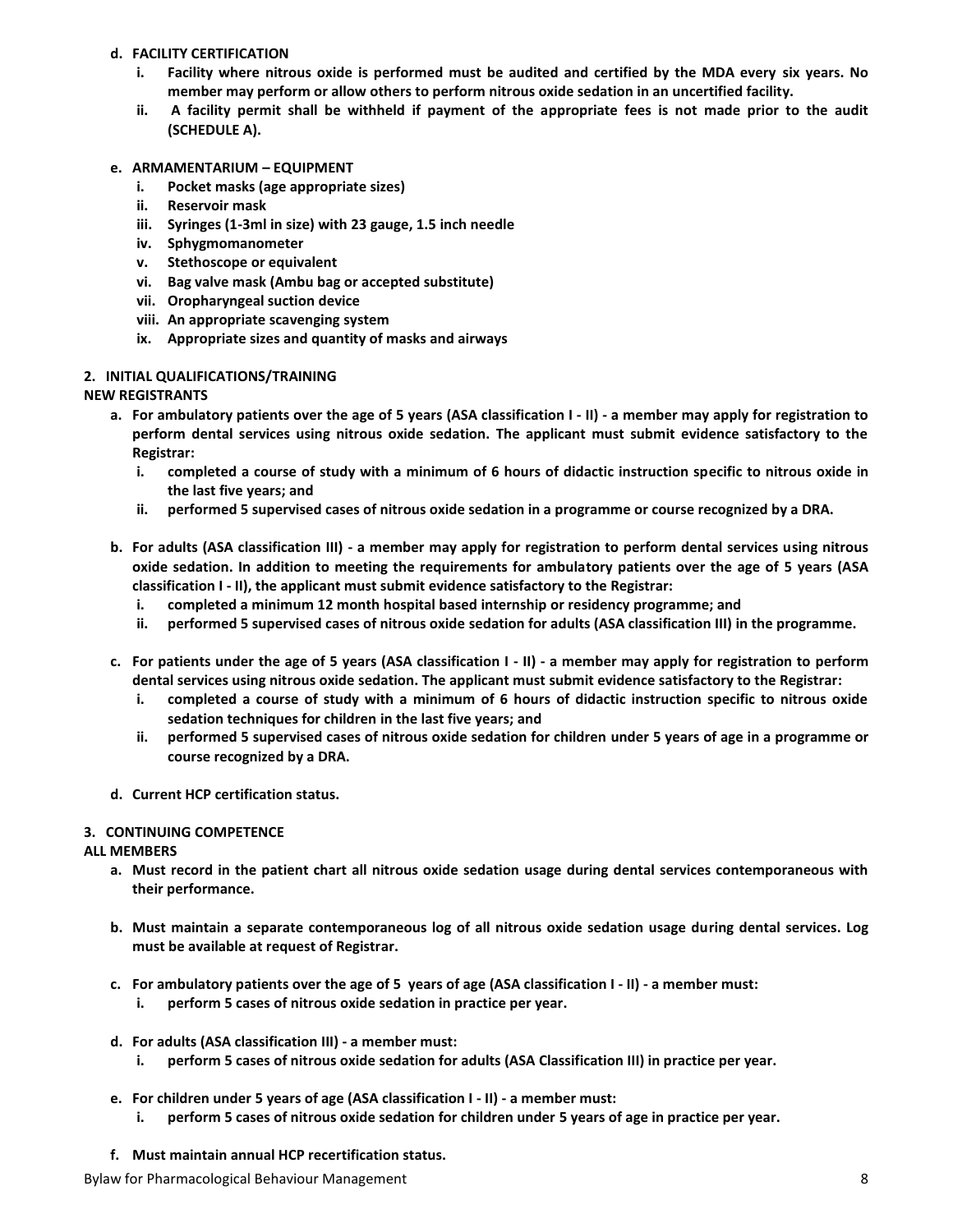**g. Evidence satisfactory to the Registrar of continuing competency must be available on MDA request.**

## **4. REPORTING OBLIGATIONS**

#### **ALL MEMBERS**

**a. Must report any adverse reactions or incidents - during or after use of nitrous oxide - requiring use of emergency kit; use of basic or advanced life support techniques; contact of emergency services; and/or referral to hospital to the Registrar within 15 days of the incident (SCHEDULE C).**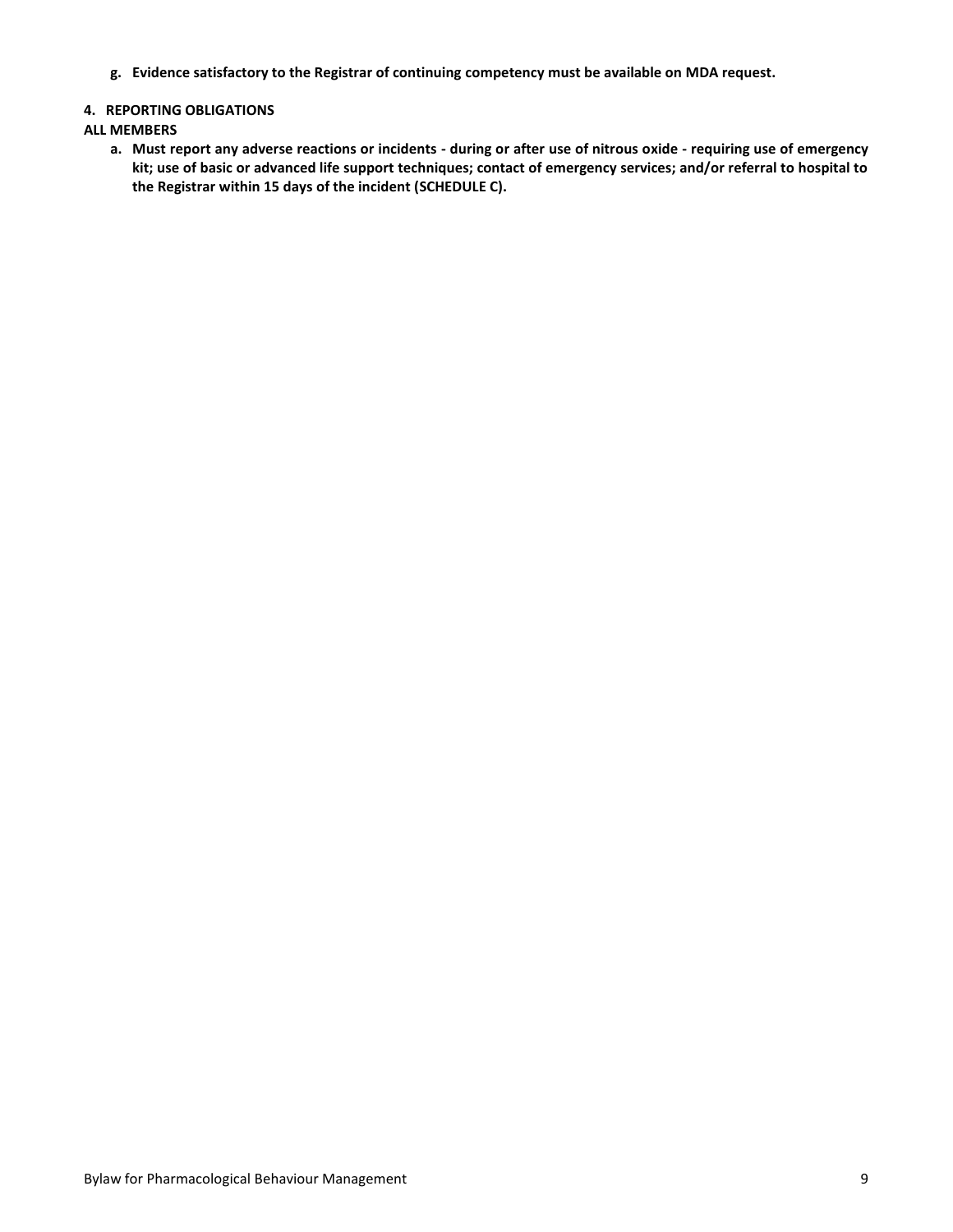#### **SECTION IV - CONSCIOUS SEDATION – PARENTERAL ADMINISTRATION OF A SEDATIVE AGENT**

**Conscious sedation is the alteration of behaviour, mood, cognition or perception allowing for patient comfort, cooperation and/or calmness without the loss of protective reflexes. The MDA encourages members to use communication and other non-pharmacologic behaviour management techniques to improve patient comfort and ease anxieties.** 

**The intravenous or intramuscular administration of a sedative agent will be considered for conscious sedation purposes only if a member limits the use of intravenous or intramuscular sedation to ambulatory patients (ASA classification I -III). Please note the requirement distinctions for children and adults.**

**Members must discontinue performing dental services if the patient exceeds Ramsey Sedation Scale Level 3. Patients exceeding Ramsey Sedation Scale Level 3 must have their vital signs and sedation level continuously monitored and can only be discharged to the care of their escort when they return to Ramsey Sedation Scale Level 2.**

**Except in the case of an emergency, no member can provide dental services to children under the 12 years of age using parenteral conscious sedation alone. A separate individual – with training that meets or exceeds the following requirements – must administer the parenteral sedation and monitor patient vital signs, airway patency and ventilation. It is the obligation of the member to verify the parenteral conscious sedation provider's qualifications and experience.**

**All members using intravenous or intramuscular administration of a sedative agent for conscious sedation purposes must comply with the following requirements:**

- **1. FACILITY REQUIREMENTS**
	- **a. EMERGENCY DRUG KIT** 
		- **i. Oxygen (type E cylinder, regulator and flow meter up to 15 liters per minute)**
		- **ii. Epinephrine**
		- **iii. Parenteral antihistamine (diphenhydramine or accepted substitute)**
		- **iv. Nitroglycerine**
		- **v. Bronchodilator (salbutamol or accepted substitute)**
		- **vi. Acetylsalicylic acid (ASA, non-enteric coated)**
		- **vii. Oral glucose source (insta - glucose™ or accepted substitute)**
		- **viii. Parenteral dextrose**
		- **ix. Parenteral antihistamine (diphenhydramine or accepted substitute)**
		- **x. Flumazenil (if benzodiazepine is administered)**
		- **xi. Naloxone (if opioid is administered)**
		- **xii. Parenteral vasopressor (ephedrine or accepted substitute)**
		- **xiii. Parenteral corticosteroid**
		- **xiv. Parenteral atropine**
		- **xv. Normal saline solution for perfusion**
	- **b. PERSONNEL**
		- **i. For facilities providing procedures for ambulatory adults (ASA classification I - III), at least one person with current ACLS certification must be in the facility during sedation procedures.**
		- **ii. For facilities providing procedures for children (ASA classification I - II), at least one person with current PALS certification must be in the facility during sedation procedures.**
		- **iii. Registered dental assistants participating in the dental procedures must proof of current HCP certification.**
	- **c. DOCUMENTS (must be available at request of Registrar)**
		- **i. Policy and procedure manual**
		- **ii. If not included in your manual, please provide the following documents/reports:**
			- **GENERAL**
				- **1. Emergency response plan**
				- **2. HCP training for all applicable personnel**
				- **3. Accidental exposure plan**
				- **4. Harassment policy**
				- **5. Written outline of duties and responsibilities of director**
				- **6. Outline of facility administration with organization chart**
				- **7. Names of directors and owners of facility including corporations**
				- **8. Job descriptions – including duties and responsibilities for all personnel**
				- **9. Substance abuse awareness and prevention protocols for staff**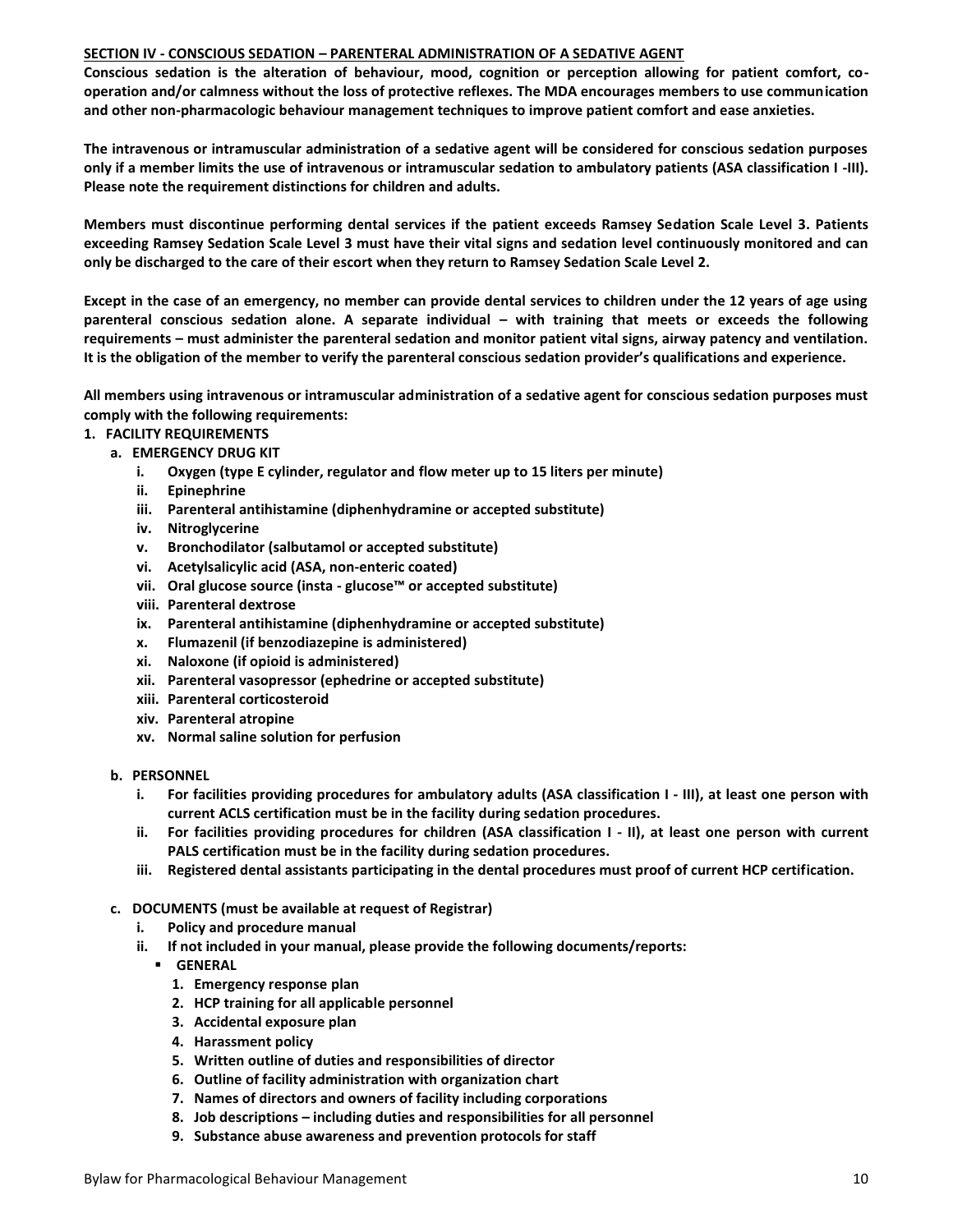- **INFECTION CONTROL** 
	- **1. Infection control protocols**
	- **2. Service logbook for sterilization with spore test reports**
- **P** DRUGS
	- **1. Available drug list**
	- **2. Written inspection protocol for emergency drugs quantity and viability maintenance**
	- **3. Protocols to secure, store and control in-office drugs to protect against abuse**
	- **4. Service logbook to monitor use of drugs stored in-office**
- **PATIENT SAFETY PROTOCOLS – PRE AND POST**
	- **1. Medical emergency plan**
	- **2. Pre-operative instruction sheet**
	- **3. Pre-operative checklist**
	- **4. Pre-operative assessment**
	- **5. Medical history and physical assessment**
		- **a. Includes blood pressure, height, weight, medications, pre-existing conditions**
	- **6. Postoperative instruction sheet**
- **7. Discharge criteria**
- **EQUIPMENT SERVICE** 
	- **1. Service logbook for intravenous or intramuscular conscious sedation equipment**
	- **2. Service logbook for recovery room monitors**
	- **3. Service logbook for crash cart inventory and automatic external defibrillator check**
- **d. FACILITY CERTIFICATION**
	- **i. Facility where parenteral conscious sedation is performed must be audited and certified by the MDA every six years. No member may perform or allow others to perform parenteral conscious sedation in an uncertified facility.**
	- **ii. A facility permit shall be withheld if payment of the appropriate fees is not made prior to the audit (SCHEDULE A).**
- **e. ARMAMENTARIUM – EQUIPMENT**
	- **i. Pocket masks (age appropriate sizes)**
	- **ii. Reservoir mask**
	- **iii. Syringes (1-3ml in size) with 23 gauge, 1.5 inch needle**
	- **iv. Electronic Sphygmomanometer with fail safe mechanism**
	- **v. Stethoscope or equivalent**
	- **vi. Bag valve mask (Ambu bag or substitute)**
	- **vii. Oropharyngeal suction device**
	- **viii. Appropriate sizes and quantity of masks and airways**
	- **ix. Pulse oximeter**
	- **x. Tracheotomy or cricothyrotomy apparatus**
	- **xi. Endotracheal intubation apparatus or acceptable substitute (combi tube, laryngeal mask airway)**
	- **xii. Magill forceps**
	- **xiii. Automated external defibrillator**
	- **xiv. Laryngoscope with adequate selection of blades, spare batteries and bulbs**

## **2. INITIAL QUALIFICATIONS/TRAINING**

## **NEW REGISTRANTS**

- **a. For ambulatory patients over the age of 12 years (ASA classification I - II) - a member may apply for registration to perform dental services using parenteral conscious sedation. The applicant must submit evidence satisfactory to the Registrar:**
	- **i. completed a course of study with a minimum of 20 hours of didactic instruction specific to parenteral conscious sedation in the last five years;**
	- **ii. performed 20 supervised cases of parenteral conscious sedation in a programme or course recognized by a DRA; and**
	- **iii. current advanced life support certification status:**
		- **1. either ACLS or PALS for patients between 12 and 16 years of age.**
		- **2. ACLS for patients over 16 years of age.**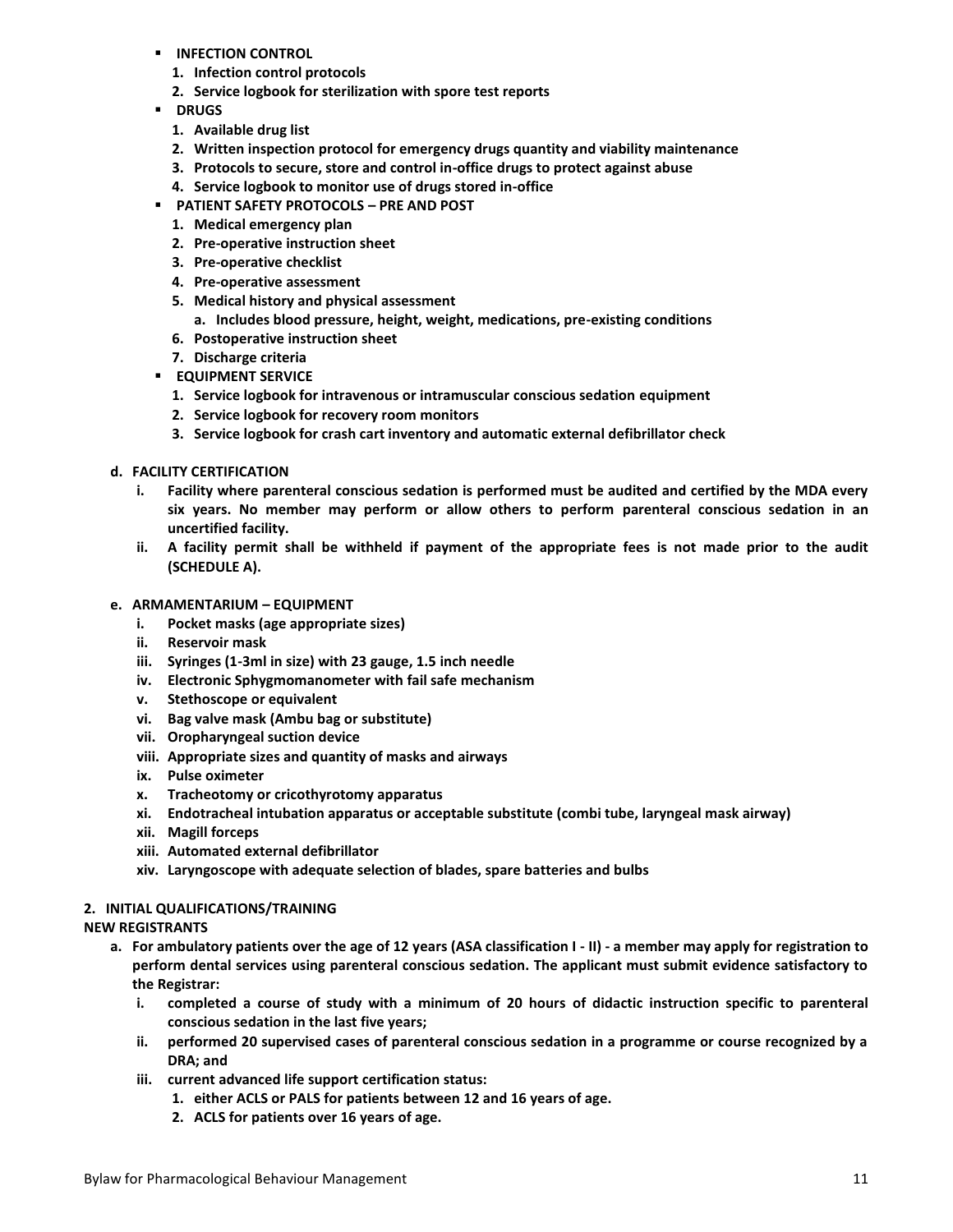- **b. For adults (ASA Classification III) - a member may apply for registration to perform dental services using parenteral conscious sedation. In addition to meeting the requirements for ambulatory patients over the age of 12 years (ASA classification I - II), the applicant must submit evidence satisfactory to the Registrar:**
	- **i. completed a minimum 12 month post graduate hospital based internship or residency programme with evaluated and competency attested experiences with adults (ASA Classification III) using moderate conscious parenteral sedation in the last five years;**
	- **ii. performed 20 supervised cases of parenteral conscious sedation for adults (ASA classification III) in the programme; and**
	- **iii. current ACLS certification status.**
- **c. For children between 5-12 years of age (ASA classification I - II) - a member may apply for registration to administer parenteral conscious sedation. A member administering parenteral conscious sedation to children under the age of 12 years may not concurrently provide dental services. The applicant must submit evidence satisfactory to the Registrar:**
	- **i. completed a minimum 12 month post graduate training in an accredited dental programme with evaluated and competency attested experiences with children using parenteral conscious sedation in the last five years;**
	- **ii. performed a minimum of 20 supervised cases of parenteral conscious sedation on children between 5-12 years of age; and**
	- **iii. current advance life support certification status:**
		- **1. either ACLS or PALS for patients between 8 and 12 years of age.**
		- **2. PALS for patients between 5 and 8 years of age.**

## **3. CONTINUING COMPETENCE**

## **ALL MEMBERS**

- **a. Must record in the patient chart all parenteral conscious sedation drugs used during dental services contemporaneous with their performance.**
- **b. Must maintain a separate contemporaneous log of all parenteral conscious sedation drugs and methods used during dental services. Log must be available at request of Registrar.**
- **c. For patients over the age of 12 years (ASA classification I - II) - a member must:**
	- **i. perform 5 cases of parenteral conscious sedation in practice per year;**
	- **ii. maintain advanced life support certification status:**
		- **1. either ACLS or PALS for patients between 12 and 16 years of age.**
		- **2. ACLS for patients over 16 years of age; and**
	- **iii. complete a DRA recognized course of study with a minimum of 6 hours of didactic instruction specific to parenteral conscious sedation every 6 years; or**
	- **iv. participate in a MDA recognized parenteral sedation study group. Members must participate in 3 hours of study club meetings per year to maintain certification as part of this option.**
- **d. For adults (ASA classification III) - a member must:**
	- **i. perform 5 cases of parenteral conscious sedation in practice per year;**
	- **ii. maintain ACLS certification status; and**
	- **iii. complete a DRA recognized course of study with a minimum of 6 hours of didactic instruction specific to parenteral conscious sedation every 6 years; or**
	- **iv. participate in a MDA recognized parenteral sedation study group. Members must participate in 3 hours of study club meetings per year to maintain certification as part of this option.**
- **e. For children between 5-12 years of age (ASA classification I - II) - a member must:**
	- **i. perform 5 cases of parenteral conscious sedation for children 5-12 years of age in practice per year;**
	- **ii. maintain current advance life support certification status:**
		- **1. either ACLS or PALS for patients between 8 and 12 years of age.**
		- **2. PALS for patients between 5 and 8 years of age; and**
	- **iii. complete a DRA recognized course of study with a minimum of 6 hours of didactic instruction specific to parenteral conscious sedation for children every 6 years; or**
	- **iv. participate in a MDA recognized parenteral sedation study group. Members must participate in 3 hours of study club meetings per year to maintain certification as part of this option.**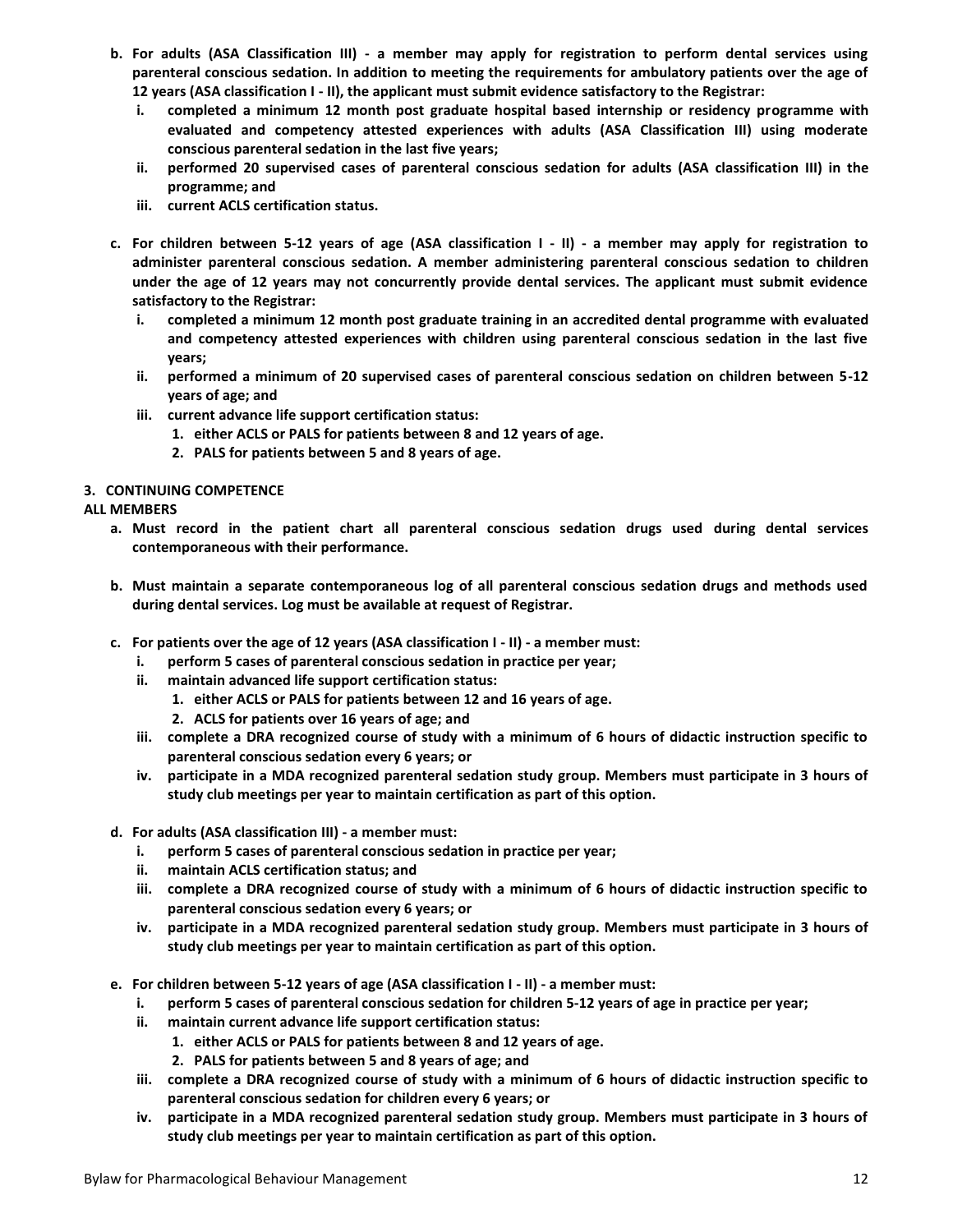**f. Evidence satisfactory to the Registrar of continuing competency must be available on MDA request.**

## **4. REPORTING OBLIGATIONS**

# **ALL MEMBERS**

**a. Must report any adverse reactions or incidences - during or after use of intravenous or intramuscular conscious sedation - requiring use of emergency kit; use of basic or advanced life support techniques; contact of emergency services; and/or referral to hospital - to the Registrar within 15 days of the incident (SCHEDULE C).**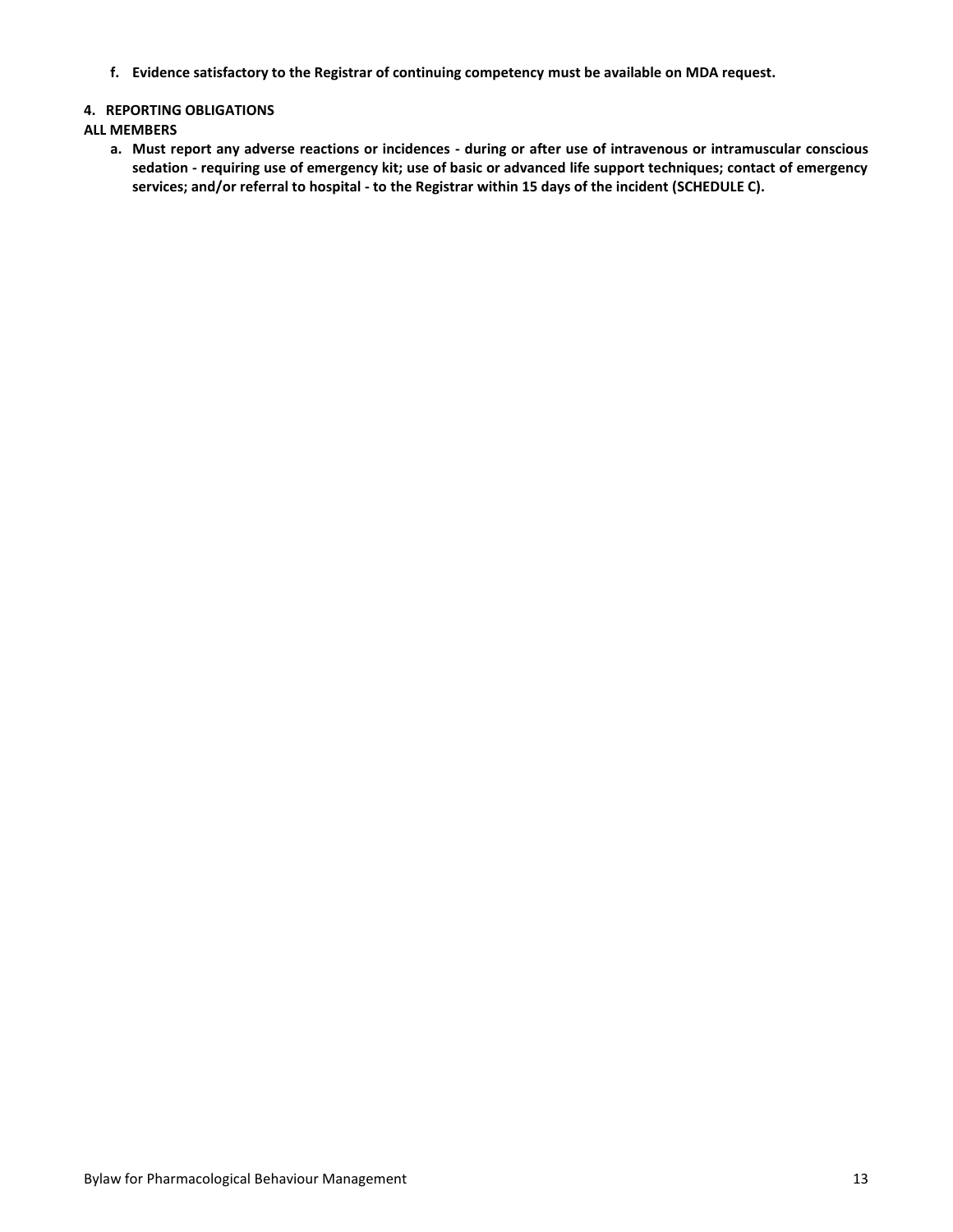#### **SECTION V - CONSCIOUS SEDATION – MULTIPLE MODALITIES – COMBINATION OF ORAL SEDATIVES OR NITROUS OXIDE WITH AN ORAL OR PARENTERAL SEDATIVE AGENT**

**Conscious sedation is the alteration of behaviour, mood, cognition or perception allowing for patient comfort, cooperation and/or calmness without the loss of protective reflexes. The MDA encourages members to use communication and other non-pharmacologic behaviour management techniques to improve patient comfort and ease anxieties.** 

**Regardless of the combination, multiple modality sedation will be considered for conscious sedation purposes only if a member limits the use of sedation to ambulatory patients (ASA classification I - III). Please note the requirement distinctions for children and adults.**

**Members must discontinue performing dental services if the patient exceeds Ramsey Sedation Scale Level 3. Patients exceeding Ramsey Sedation Scale Level 3 must have their vital signs and sedation level continuously monitored and can only be discharged to the care of their escort when they return to Ramsey Sedation Scale Level 2.**

**Except in the case of an emergency, no member can provide dental services to children under the 12 years of age using parenteral conscious sedation alone. A separate individual – with training that meets or exceeds the following requirements – must administer the parenteral sedation and monitor patient vital signs, airway patency and ventilation. It is the obligation of the member to verify the parenteral conscious sedation provider's qualifications and experience.**

**All members using a combination of sedative agents for conscious sedation purposes must comply with the following requirements:**

# **1. FACILITY REQUIREMENTS**

# **a. EMERGENCY DRUG KIT**

- **FOR ALL DUAL MODALITY CONSCIOUS SEDATION TECHNIQUES**
	- **i. Oxygen (type E cylinder, regulator and flow meter up to 15 liters per minute)**
	- **ii. Epinephrine**
	- **iii. Antihistamine (diphenhydramine or accepted substitute)**
	- **iv. Nitroglycerine**
	- **v. Bronchodilator (salbutamol or accepted substitute)**
	- **vi. Acetylsalicylic acid (ASA, non-enteric coated)**
	- **vii. Oral glucose source (insta - glucose™ or accepted substitute)**
- **FOR MULTIPLE MODALITY INVOLVING PARENTRAL TECHNIQUES**
	- **viii. Parenteral dextrose**
	- **ix. Parenteral antihistamine (diphenhydramine or accepted substitute)**
	- **x. Flumazenil (if benzodiazepine is administered)**
	- **xi. Naloxone (if opioid is administered)**
	- **xii. Parenteral vasopressor (ephedrine or accepted substitute)**
	- **xiii. Parenteral corticosteroid**
	- **xiv. Parenteral atropine**
	- **xv. Normal saline solution for perfusion**
- **b. PERSONNEL**
	- **i. For facilities providing procedures for ambulatory adults (ASA classification I - III), at least one person with current ACLS certification must be in the facility during procedures involving parenteral techniques.**
	- **ii. For facilities providing procedures for children (ASA classification I - II), at least one person with current PALS certification must be in the facility during procedures involving parenteral techniques.**
	- **iii. Registered dental assistants participating in the dental procedures must prove current HCP certification.**
- **c. DOCUMENTS (must be available at request of Registrar)**
	- **i. Policy and procedure manual**
	- **ii. If not included in your manual, please provide the following documents/reports:**
		- **GENERAL**
			- **1. Emergency response plan**
			- **2. HCP training for all applicable personnel unless otherwise required in this section**
			- **3. Accidental exposure plan**
			- **4. Harassment policy**
			- **5. Written outline of duties and responsibilities of director**
			- **6. Outline of facility administration with organization chart**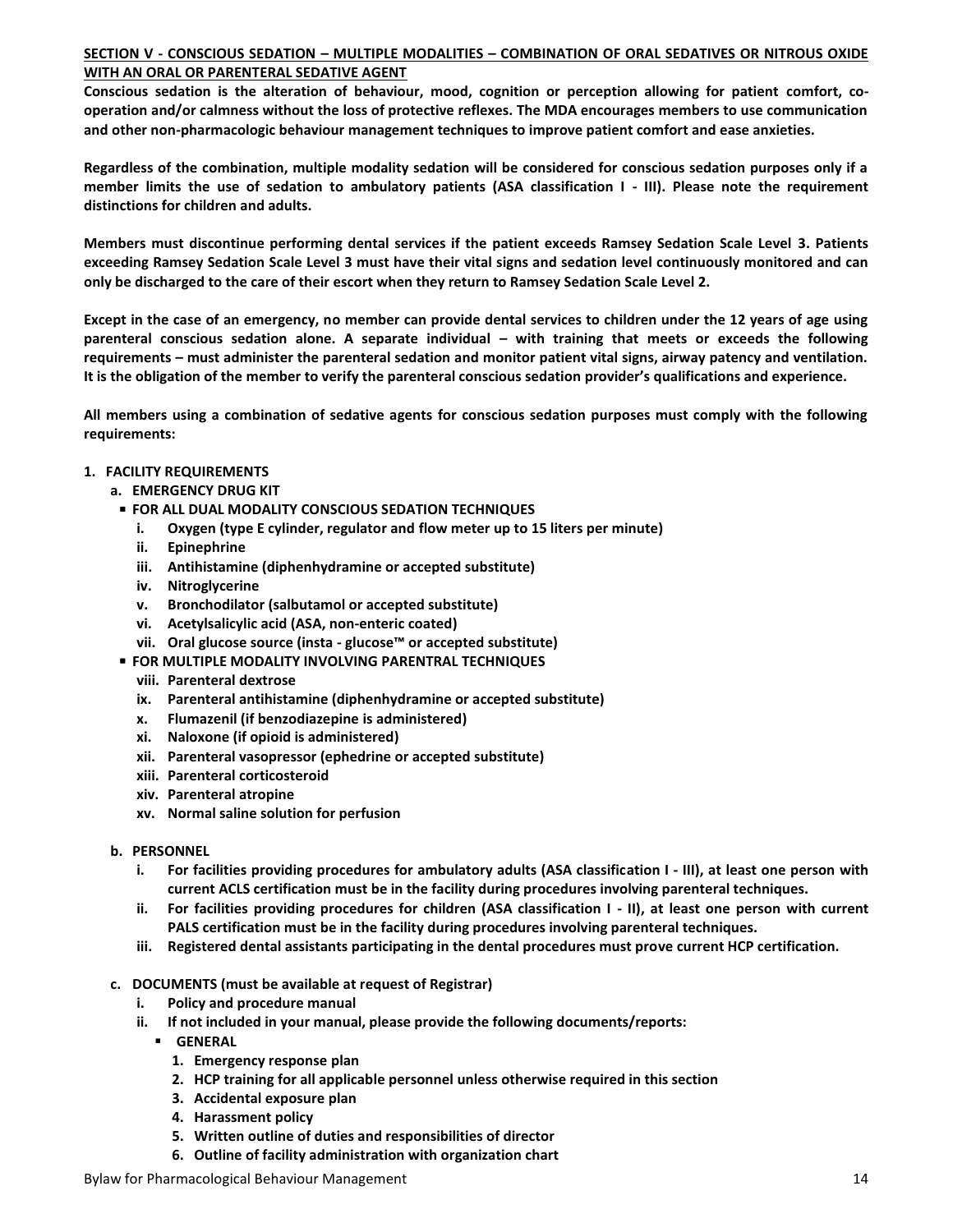- **7. Names of directors and owners of facility including corporations**
- **8. Job descriptions – including duties and responsibilities for all personnel**
- **9. Substance abuse awareness and prevention protocols for staff**
- **10. Room ventilation** report **(if gases other than oxygen or air are used)**
- **11. Service logbook for periodic atmospheric testing (if gases other than oxygen or air are used)**
- **INFECTION CONTROL** 
	- **1. Infection control protocols**
	- **2. Service logbook for sterilization with spore test reports**
- **DRUGS**
	- **1. Available drug list**
	- **2. Written inspection protocol for emergency drugs quantity and viability (unexpired) maintenance**
	- **3. Protocols to secure, store and control in-office drugs to protect against abuse**
	- **4. Service logbook to monitor use of drugs stored in-office**
- **PATIENT SAFETY PROTOCOLS – PRE AND POST**
	- **1. Medical emergency plan**
	- **2. Pre-operative instruction sheet**
	- **3. Pre-operative checklist**
	- **4. Pre-operative assessment**
	- **5. Medical history and physical assessment**
		- **a. includes blood pressure, height, weight, medications, pre-existing conditions**
	- **6. Postoperative instruction sheet**
	- **7. Discharge criteria**
- **EQUIPMENT SERVICE (as appropriate)**
	- **1. Service logbook for conscious sedation equipment**
	- **2. Service logbook for recovery room monitors**
	- **3. Service logbook for crash cart inventory and automatic external defibrillator check**
- **d. FACILITY CERTIFICATION**
	- **i. Facility where multiple modality conscious sedation is performed must be audited and certified as required for the separate modalities by the MDA every six years. No member may perform or allow others to perform multiple modality conscious sedation in an uncertified facility.**
	- **ii. A facility permit shall be withheld if payment of the appropriate fees is not made prior to the audit (SCHEDULE A).**
- **e. ARMAMENTARIUM – EQUIPMENT**
- **FOR ALL MULTIPLE MODALITY SEDATION TECHNIQUES** 
	- **i. Pocket masks (age appropriate sizes)**
	- **ii. Reservoir mask**
	- **iii. Syringes (1-3ml in size) with 23 gauge, 1.5 inch needle**
	- **iv. Electronic Sphygmomanometer with fail safe mechanism**
	- **v. Stethoscope or equivalent**
	- **vi. Bag valve mask (Ambu bag or accepted substitute)**
	- **vii. Oropharyngeal suction device**
	- **viii. An appropriate scavenging system if gases other than oxygen or air are used.**
	- **ix. Appropriate sizes and quantity of masks and airways**
	- **x. Pulse oximeter**
	- **xi. Tracheotomy or cricothyrotomy apparatus**
	- **xii. Automated external defibrillator**
- **FOR MULTIPLE MODALITY INVOLVING PARENTERAL TECHNIQUES**
	- **xiii. Endotracheal intubation apparatus or acceptable substitute (combi tube, laryngeal mask airway)**
	- **xiv. Magill forceps**
	- **xv. Laryngoscope with adequate selection of blades, spare batteries and bulbs**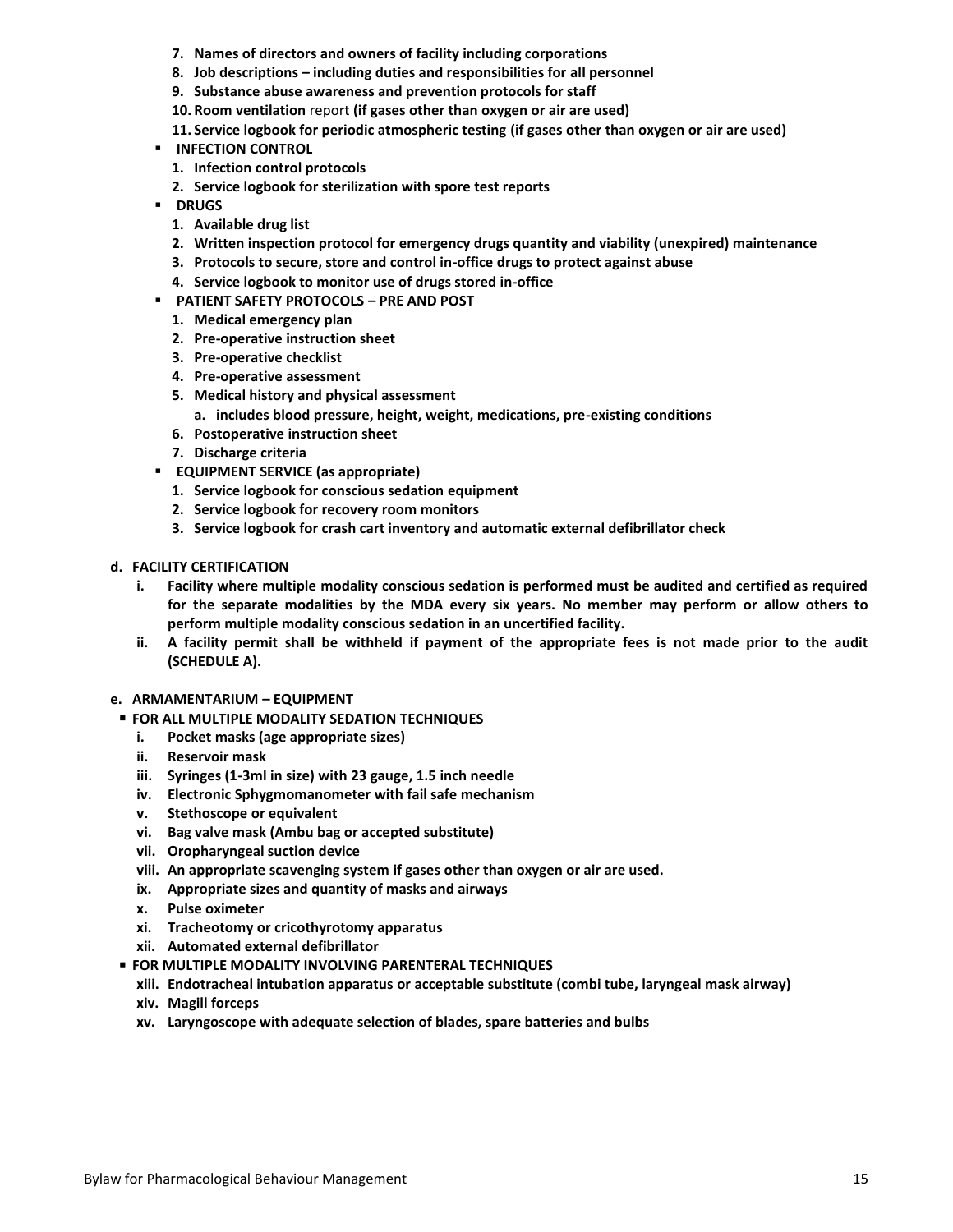# **2. INITIAL QUALIFICATIONS/TRAINING**

# **NEW REGISTRANTS**

- **a. For ambulatory patients over the age of 12 years (ASA classification I - II) - a member may apply for registration to perform dental services using a combination of nitrous oxide and oral sedation. In addition to meeting the requirements for the individual modalities, the applicant must submit evidence satisfactory to the Registrar:**
	- **i. completed a course of study with a minimum of 6 hours of didactic instruction specific to combining of nitrous oxide and oral sedation in a programme or course recognized by the MDA.**
- **b. For ambulatory patients over the age of 12 years (ASA classification I - II) - a member may apply for registration to perform dental services using multiple modality conscious sedation other than the combination of nitrous oxide and oral sedation. In addition to meeting the requirements for the individual modalities, the applicant must submit evidence satisfactory to the Registrar:**
	- **i. completed a course of study with a minimum of 6 hours of didactic instruction specific to combining of sedative agents for conscious sedation in the last five years;**
	- **ii. performed 5 supervised cases combining sedative agents for conscious sedation in a programme or course recognized by the MDA; and**
	- **iii. current advanced life support certification status:**
		- **1. either ACLS or PALS for patients between 12 and 16 years of age.**
		- **2. ACLS for patients over 16 years of age.**
- **c. For adults (ASA Classification III) - a member may apply for registration to perform dental services using multiple modality conscious sedation. In addition to meeting the requirements for ambulatory patients over the age of 12 years (ASA classification I - II), the applicant must submit evidence satisfactory to the Registrar:**
	- **i. completed a minimum 12 month post graduate hospital based internship or residency programme with evaluated and competency attested experiences with adults (ASA Classification III) using multiple modality conscious sedation in the last five years;**
	- **ii. performed 20 supervised cases of multiple modality conscious sedation for adults (ASA classification III) in the programme; and**
	- **iii. current ACLS certification status.**
- **d. For children between 5-12 years of age (ASA classification I - II) - a member may apply for registration to administer parenteral agents in multiple modality conscious sedation. A member administering parenteral agents to children under the age of 12 may not concurrently provide dental services. The applicant must submit evidence satisfactory to the Registrar:**
	- **i. completed a minimum 12 month post graduate training in an accredited dental programme with evaluated and competency attested experiences with children using parenteral conscious sedation in the last five years;**
	- **ii. performed a minimum of 20 supervised cases of parenteral conscious sedation on children between 5-12 years of age; and**
	- **iii. current advance life support certification status:**
		- **1. either ACLS or PALS for patients between 8 and 12 years of age.**
		- **2. PALS for patients between 5 and 8 years of age.**

## **3. CONTINUING COMPETENCE**

## **ALL MEMBERS**

- **a. Must record in the patient chart all combinations of drugs and methods for conscious sedation used during dental services contemporaneous with their performance.**
- **b. Must maintain a separate contemporaneous log of all combinations of drugs and methods for conscious sedation used during dental services. Log must be available at request of Registrar.**
- **c. For patients over the age of 12 years (ASA classification I - II) - a member using a combination of nitrous oxide and oral sedation must:**
	- **i. perform 5 cases combining nitrous oxide and oral sedation in practice per year;**
	- **ii. maintain HCP certification status; and**
	- **iii. complete a DRA recognized course of study with a minimum of 6 hours of didactic instruction specific to multiple modality conscious sedation every 6 years; or**
	- **iv. participate in a MDA recognized multiple modality sedation study group. Members must participate in 3 hours of study club meetings per year to maintain certification as part of this option.**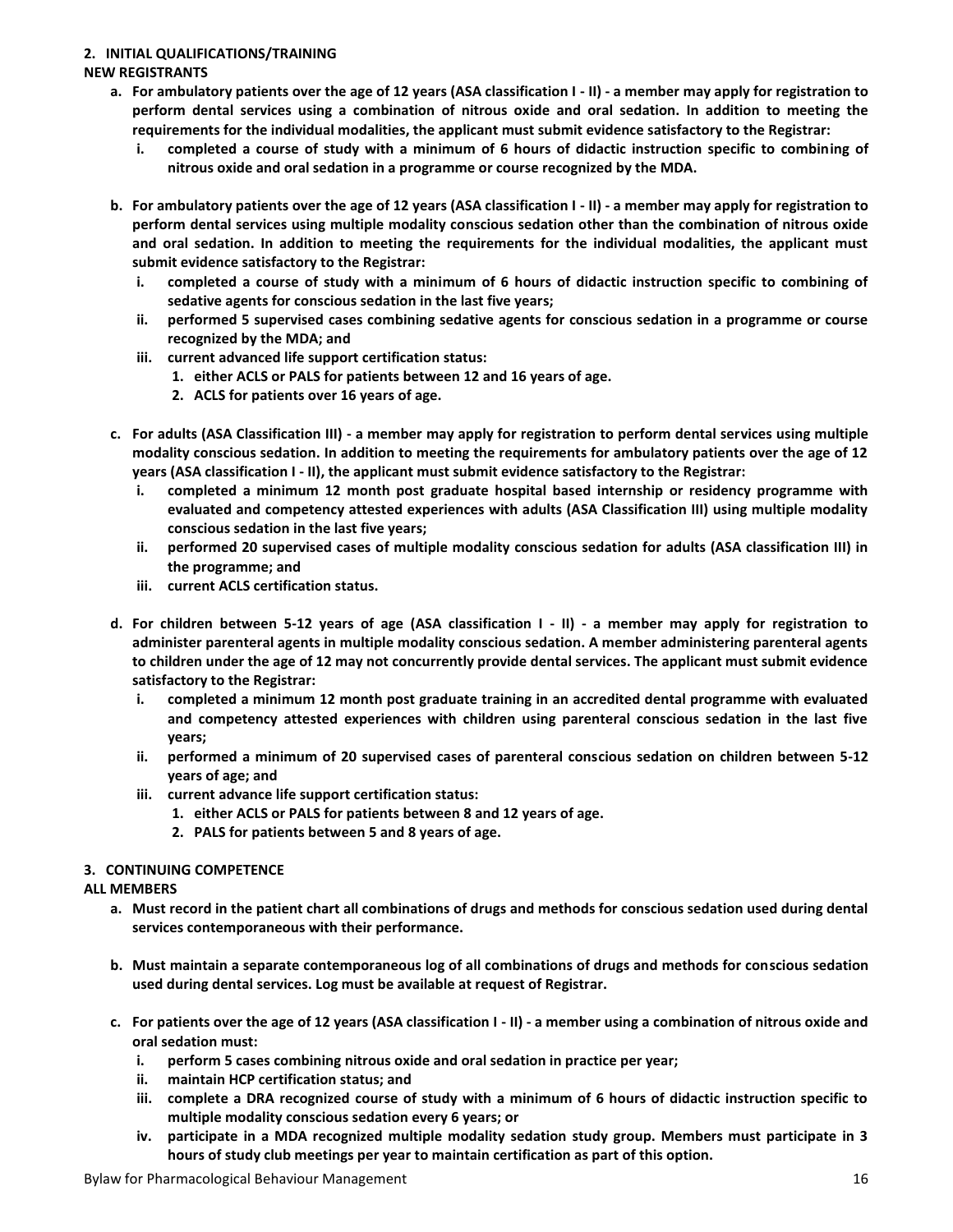- **d. For patients over the age of 12 years (ASA classification I - II) using multiple modality sedation other than a combination of nitrous oxide and oral sedation - a member must:**
	- **i. perform 5 cases of multiple modality conscious sedation in practice per year;**
	- **i. maintain advanced life support certification status:**
		- **1. either ACLS or PALS for patients between 12 and 16 years of age.**
		- **2. ACLS for patients over 16 years of age; ; and**
	- **ii. complete a DRA recognized course of study with a minimum of 6 hours of didactic instruction specific to multiple modality conscious sedation every 6 years; or**
	- **iii. participate in a MDA recognized multiple modality sedation study group. Members must participate in 3 hours of study club meetings per year to maintain certification as part of this option.**
- **e. For adults (ASA classification III) - a member must:**
	- **i. perform 5 cases of multiple modality conscious sedation in practice per year;**
	- **ii. maintain ACLS certification status; and**
	- **iii. complete a DRA recognized course of study with a minimum of 6 hours of didactic instruction specific to multiple modality conscious sedation every 6 years; or**
	- **iv. participate in a MDA recognized multiple modality sedation study group. Members must participate in 3 hours of study club meetings per year to maintain certification as part of this option.**
- **f. For children between 5-12 years of age (ASA classification I - II) using parenteral agents in multiple modality conscious sedation - a member must:**
	- **i. perform 5 cases of parenteral conscious sedation for children 5-12 years of age in practice per year;**
	- **ii. maintain current advance life support certification status:**
		- **1. either ACLS or PALS for patients between 8 and 12 years of age.**
			- **2. PALS for patients between 5 and 8 years of age; and**
	- **ii. complete a DRA recognized course of study with a minimum of 6 hours of didactic instruction specific to multiple modality conscious sedation for children every 6 years; or**
	- **iii. participate in a MDA recognized multiple modality sedation study group. Members must participate in 3 hours of study club meetings per year to maintain certification as part of this option.**
- **g. Evidence satisfactory to the Registrar of continuing competency must be available on MDA request.**

#### **4. REPORTING OBLIGATIONS**

#### **ALL MEMBERS**

**a. Must report any adverse reactions or incidences - during or after use of dual or multiple modality conscious sedation - requiring use of emergency kit; use of basic or advanced life support techniques; contact of emergency services; and/or referral to hospital - to the Registrar within 15 days of the incident (SCHEDULE C).**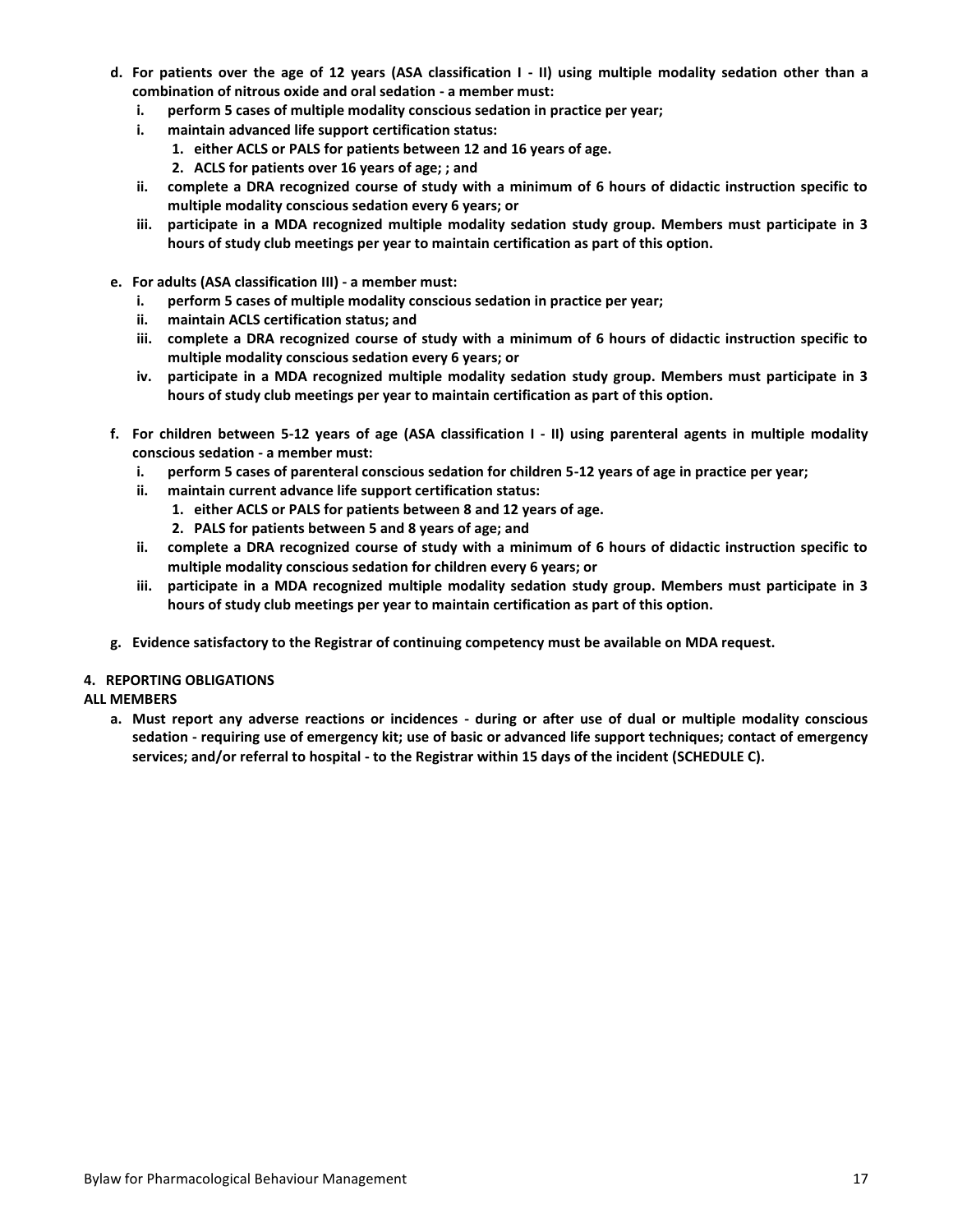#### **SECTION VI - DEEP SEDATION AND GENERAL ANAESTHESIA**

**Deep sedation is a drug-induced depression of consciousness during which patients cannot be easily aroused but respond purposefully following repeated or painful stimulation. The ability to independently maintain adequate breathing function may be impaired. Patients may require assistance in maintaining a patent airway, and spontaneous ventilation may be inadequate. Cardiovascular function is usually maintained.**

**General anaesthesia is a drug-induced loss of consciousness during which patients are not aroused, even by painful stimulation. The ability to independently maintain adequate breathing function is often impaired. Patients often require assistance in maintaining a patent airway, and positive pressure ventilation may be required because of depressed spontaneous ventilation or drug induced depression of neuromuscular function. Cardiovascular function may be impaired.**

**Regardless of the modality or modalities, members may only perform deep sedation or general anaesthesia on ambulatory patients (ASA classification I - III). Exceptions may be considered in emergency situations. Please note the requirement distinctions for children and adults.**

**No member can provide dental services under deep sedation/general anaesthesia alone. A separate individual – with training that meets or exceeds the following requirements – must administer the deep sedation/general anaesthesia and monitor patient vital signs, airway patency and ventilation. It is the obligation of the member to verify the deep sedation/anaesthesia provider's qualifications and experience. Exceptions may be considered for emergency situations. Patients must have their vital signs and sedation level continuously monitored. Capnography monitoring must continue until the patient is below Ramsey Sedation Scale Level 4. A patient can only be discharged to the care of their escort when they return to Ramsey Sedation Scale Level 2.**

**All members utilizing deep sedation/general anaesthesia must comply with the following requirements:**

- **1. FACILITY REQUIREMENTS**
	- **a. EMERGENCY DRUG KIT**
		- **i. Oxygen (type E cylinder, regulator and flow meter up to 15 liters per minute**
		- **ii. Epinephrine**
		- **iii. Parenteral antihistamine (diphenhydramine or accepted substitute)**
		- **iv. Nitroglycerine**
		- **v. Bronchodilator (salbutamol or accepted substitute)**
		- **vi. Acetylsalicylic acid (ASA)**
		- **vii. Oral glucose source (insta - glucose™ or accepted substitute)**
		- **viii. Parenteral dextrose**
		- **ix. Flumazenil (if benzodiazepine is administered)**
		- **x. Naloxone (if opioid is administered)**
		- **xi. Parenteral vasopressor (ephedrine or accepted substitute)**
		- **xii. Parenteral corticosteroid**
		- **xiii. Parenteral atropine**
		- **xiv. Normal saline solution for perfusion**
		- **xv. Succinylcholine**
		- **xvi. Parenteral antihypertensive (beta-blocker or accepted substitute)**
		- **xvii. Parenteral amiodarone**
		- **xviii.Dantrolene (if triggering agents for malignant hyperthermia are used)**
	- **b. PERSONNEL**
		- **i. For facilities providing procedures for ambulatory adults (ASA classification I - II), a minimum of two personnel with current ACLS certification must be in the facility during procedures involving deep conscious or general anaesthesia.**
		- **ii. For facilities providing procedures for children (ASA classification I - II), a minimum of two personnel with current PALS certification must be in the facility during procedures involving deep conscious or general anaesthesia.**
		- **iii. Registered dental assistants participating in the dental procedures must proof of current HCP certification.**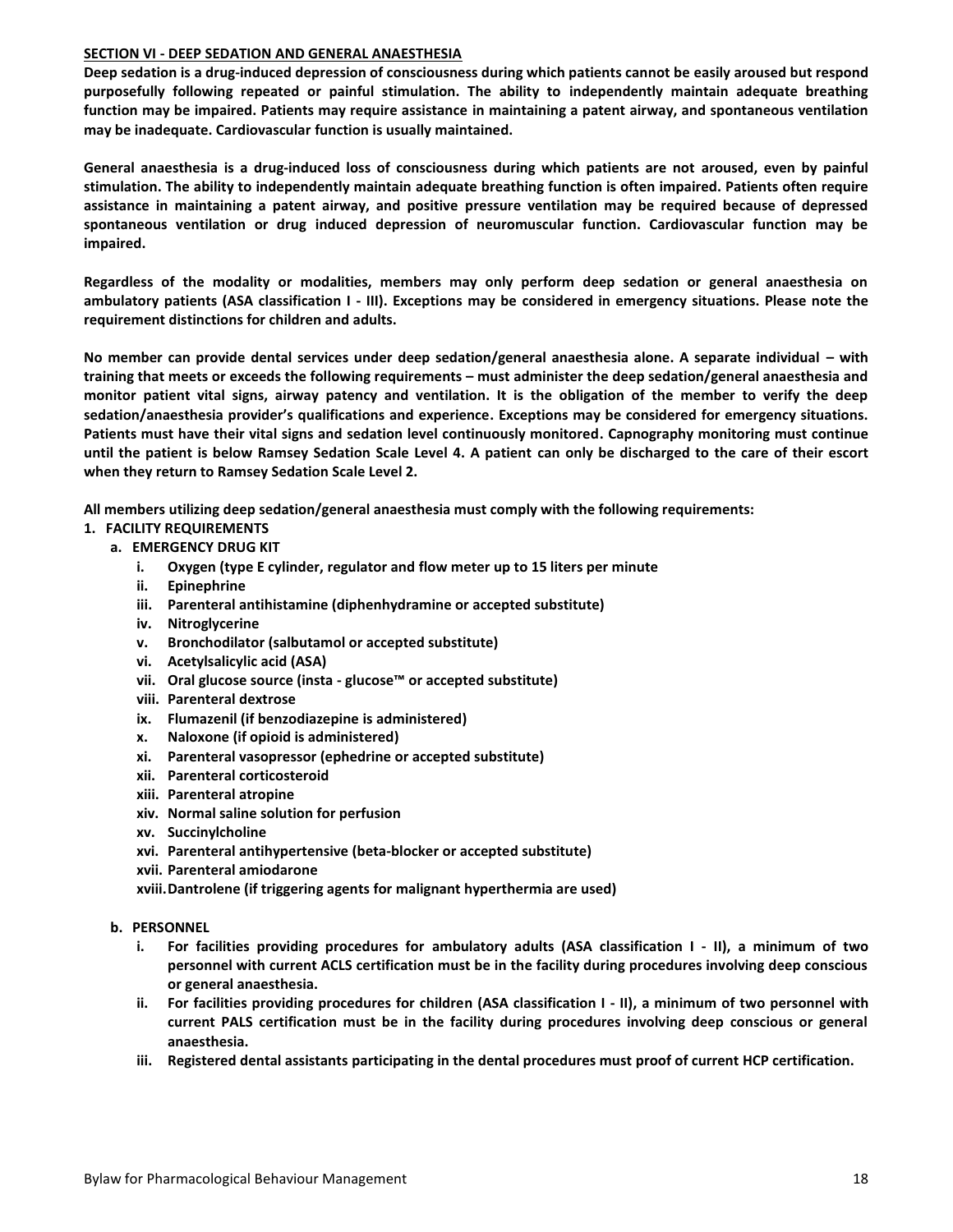- **c. DOCUMENTS (must be available at request of Registrar)**
	- **i. Policy and procedure manual**
	- **ii. If not included in your manual, please provide the following documents/reports:**
		- **GENERAL**
			- **1. Emergency response plan**
			- **2. ACLS, PALS or HCP training for all applicable personnel**
			- **3. Accidental exposure plan**
			- **4. Harassment policy**
			- **5. Written outline of duties and responsibilities of director**
			- **6. Outline of facility administration with organization chart**
			- **7. Names of directors and owners of facility including corporations**
			- **8. Job descriptions – including duties and responsibilities for all personnel**
			- **9. Substance abuse awareness and prevention protocols for staff**
			- **10. Room ventilation report (if gases other than oxygen or air are used)**
			- **11. Service logbook for periodic atmospheric testing (if gases other than oxygen or air are used)**
		- **INFECTION CONTROL** 
			- **1. Infection control protocols**
			- **2. Service logbook for sterilization with spore test reports**
		- **DRUGS** 
			- **1. Available drug list**
			- **2. Written inspection protocol for emergency drugs quantity and viability (unexpired) maintenance**
			- **3. Protocols to secure, store and control in-office drugs to protect against abuse**
			- **4. Service logbook to monitor use of drugs stored in-office**
		- **PATIENT SAFETY PROTOCOLS – PRE AND POST**
			- **1. Medical emergency plan**
			- **2. Pre-operative instruction sheet**
			- **3. Pre-operative checklist**
			- **4. Pre-operative assessment**
			- **5. Medical history and physical assessment**
				- **a. includes blood pressure, height, weight, medications, pre-existing conditions**
			- **6. Postoperative instruction sheet**
			- **7. Discharge criteria**
		- **EQUIPMENT SERVICE** 
			- **1. Service logbook for sedation equipment**
			- **2. Service logbook for general anaesthesia equipment (if applicable)**
			- **3. Service logbook for recovery room monitors**
			- **4. Service logbook for crash cart inventory and automatic external defibrillator check**

#### **d. FACILITY CERTIFICATION**

- **i. Facility where deep sedation or general anaesthesia is performed must be audited and certified by the MDA every six years. No member may perform or allow others to perform deep sedation or general anaesthesia in an uncertified facility.**
- **ii. A facility permit shall be withheld if payment of the appropriate fees is not made prior to the audit (SCHEDULE A).**

#### **e. ARMAMENTARIUM – EQUIPMENT**

- **i. Pocket masks (age appropriate sizes)**
- **ii. Reservoir mask**
- **iii. Syringes (1-3ml in size) with 23 gauge, 1.5 inch needle**
- **iv. Electronic Sphygmomanometer with fail safe mechanism**
- **v. Bag valve mask (Ambu bag or accepted substitute)**
- **vi. Oropharyngeal suction device (Yankauer or accepted substitute)**
- **vii. Appropriate sizes and quantity of masks and airways**
- **viii. An appropriate scavenging system if gases other than oxygen or air are used.**
- **ix. Pulse oximeter**
- **x. Tracheotomy or cricothyrotomy apparatus**
- **xi. Endotracheal intubation apparatus or acceptable substitute (combi tube, laryngeal mask airway)**
- **xii. Magill forceps**
- **xiii. Automated external defibrillator**

Bylaw for Pharmacological Behaviour Management 19 and 19 and 19 and 19 and 19 and 19 and 19 and 19 and 19 and 19 and 19 and 19 and 19 and 19 and 19 and 19 and 19 and 19 and 19 and 19 and 19 and 19 and 19 and 19 and 19 and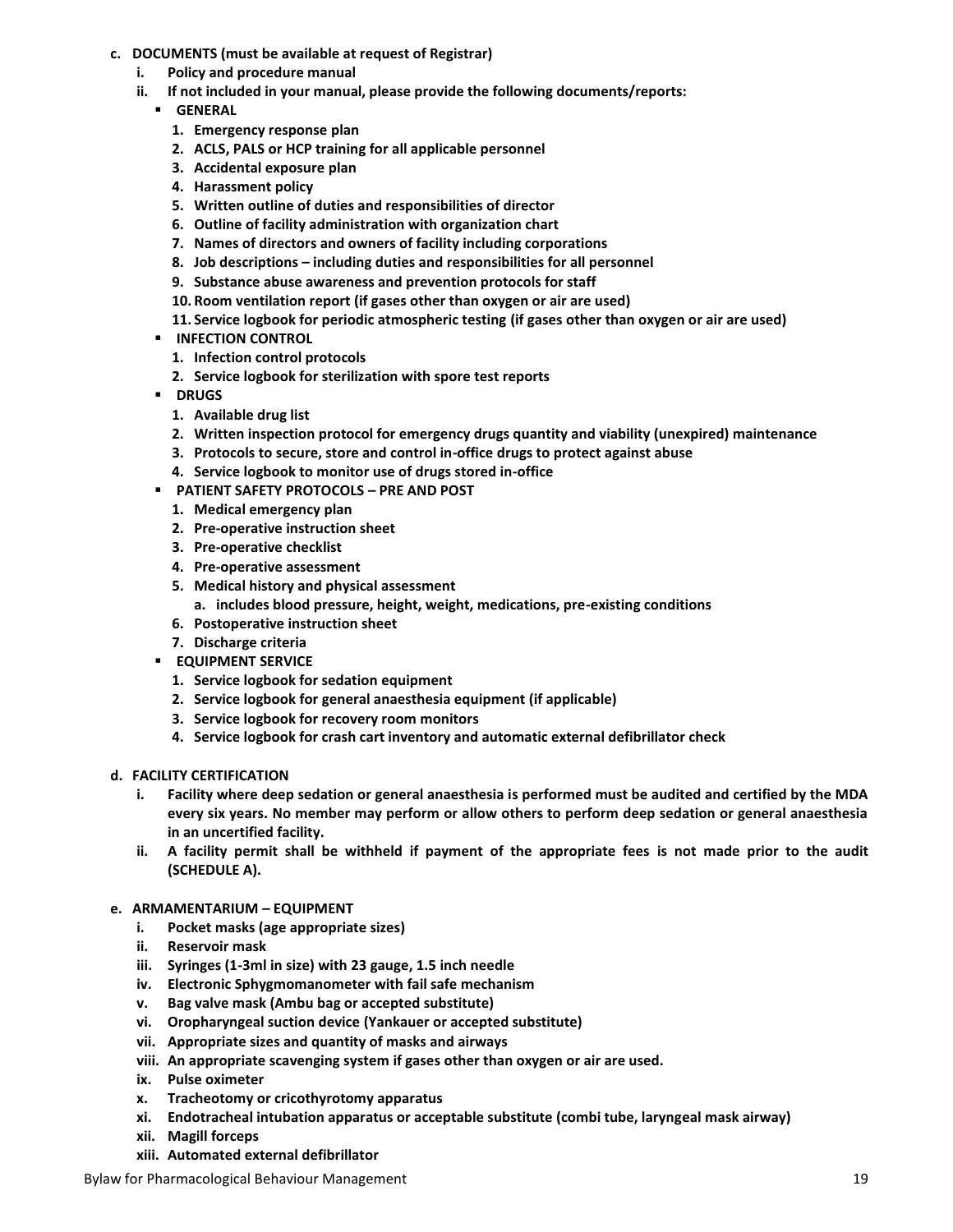- **xiv. Laryngoscope with an adequate selection of blades, spare batteries and bulbs**
- **xv. Electrocardiograph**
- **xvi. Fail - safe low pressure alarm**
- **xvii. Portable battery powered auxiliary systems for suction and light**
- **xviii.Capnometer with fail safe alarm**
- **xix. Thermometer**
- **xx. Anaesthetic machine (if appropriate)**

# **2. INITIAL QUALIFICATIONS/TRAINING**

# **NEW REGISTRANTS**

- **a. Ambulatory patients over 12 years of age (ASA classification I - II) - a member may apply for registration to administer deep sedation or general anaesthesia. A member administering deep sedation or general anaesthesia may not concurrently provide dental services. The applicant must submit evidence satisfactory to the Registrar:**
	- **i. completed a minimum 24 month post graduate training in an accredited programme with evaluated and competency attested experiences in deep sedation or general anaesthesia in the last five years;**
	- **ii. performed a minimum of 20 supervised cases of deep sedation or general anaesthesia; and**
	- **iii. current advance life support certification status:**
		- **1. either ACLS or PALS for patients between 12 and 16 years of age.**
		- **2. ACLS for patients over 16 years of age.**
- **b. For children between 5-12 years of age (ASA classification I - II) - a member may apply for registration to administer deep sedation or general anaesthesia. A member administering deep sedation or general anaesthesia may not concurrently provide dental services. The applicant must submit evidence satisfactory to the Registrar:**
	- **i. completed a minimum 24 month post graduate training in an accredited programme with evaluated and competency attested experiences with children using deep sedation and general anaesthesia in the last five years;**
	- **ii. performed a minimum of 20 supervised cases of deep sedation and general anaesthesia on children between 5-16 years of age; and**
	- **iii. current advance life support certification status:**
		- **1. either ACLS or PALS for patients between 8 and 12 years of age.**
		- **2. PALS for patients between 5 and 8 years of age.**

# **3. CONTINUING COMPETENCE**

# **ALL MEMBERS**

- **a. Must record in the patient chart all deep sedation/general anaesthesia used during dental services contemporaneous with their performance.**
- **b. Must maintain a separate contemporaneous log of all deep sedation/general anaesthesia used during dental services. Log must be available at request of Registrar.**
- **c. For ambulatory patients over 12 years of age (ASA classification I - II) - a member must:** 
	- **i. perform 5 cases of deep sedation or general anaesthesia in practice per year;**
	- **ii. maintain advance life support certification status:**
		- **1. either ACLS or PALS for patients between 12 and 16 years of age.**
		- **2. ACLS for patients over 16 years of age; and**
	- **iii. completed a DRA recognized course of study with a minimum of 6 hours of didactic instruction specific to deep sedation or general anaesthesia every 6 years; or**
	- **iv. participate in a MDA recognized deep sedation or general anaesthesia study group. Members must attend at least 3 study club meetings per year to maintain certification as part of this option.**
- **d. For children between 5-16 years of age (ASA classification I - II) - a member must:**
	- **i. perform 5 cases of deep sedation or general anaesthesia for children 5-16 years of age in practice per year;**
	- **ii. maintain advance life support certification status:**
		- **1. either ACLS or PALS for patients between 8 and 12 years of age.**
		- **2. PALS for patients between 5 and 8 years of age; and**
	- **iii. complete a DRA recognized course of study with a minimum of 6 hours of didactic instruction specific to deep sedation or general anaesthesia for children every 6 years; or**
	- **iv. participate in a MDA recognized deep sedation or general anaesthesia study group. Members must participate in 3 hours of study club meetings per year to maintain certification as part of this option.**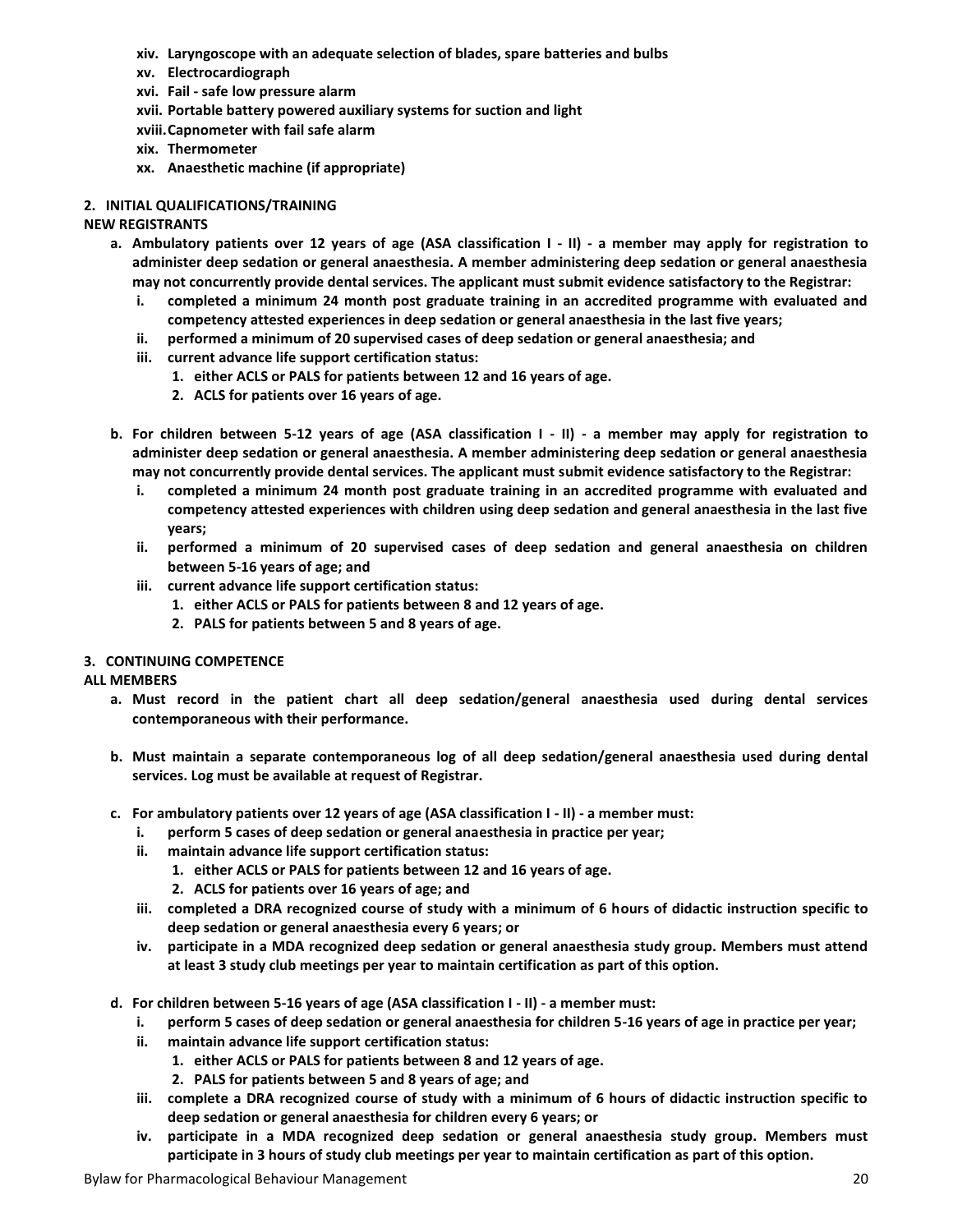**e. Evidence satisfactory to the Registrar of continuing competency must be available on MDA request.**

## **4. REPORTING OBLIGATIONS**

#### **ALL MEMBERS**

a. **Must report any adverse reactions or incidences - during or after use of deep sedation or general anaesthesia requiring use of emergency kit; use of basic or advanced life support techniques; contact of emergency services; and/or referral to hospital - to the Registrar within 15 days of the incident (SCHEDULE C).**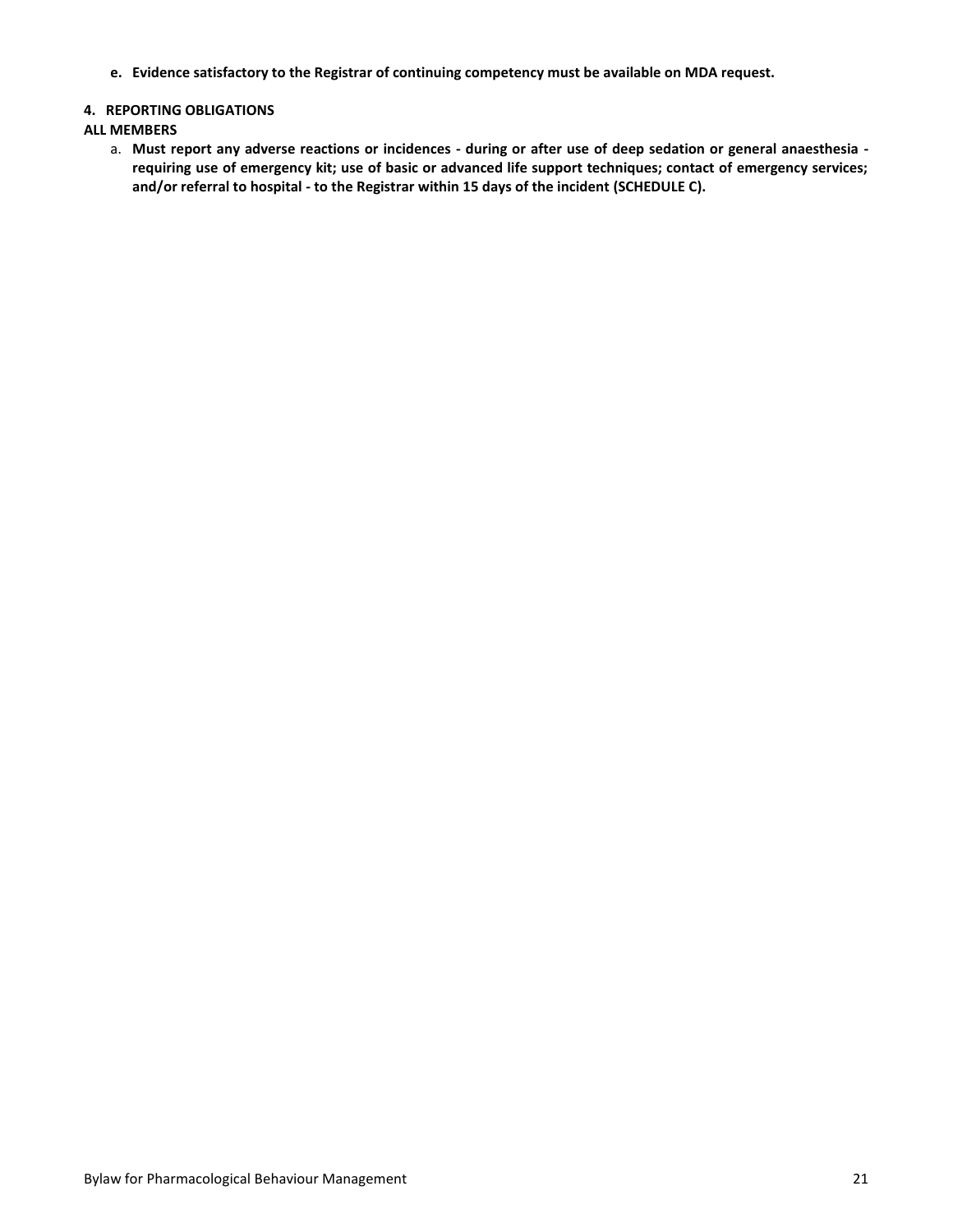# **SECTION VII - MEMBER MARKETING OF PHARMACOLOGIC BEHAVIOUR MANAGEMENT SERVICES**

**1. Any member marketing of pharmacologic behaviour management services shall include information about the relevant risks associated with the type of services and non-pharmacologic options.**

# **SECTION VIII - SURVEY OF MEMBER PHARMACOLOGICAL BEHAVIOUR MANAGEMENT PRACTICES**

- **1. The Board may survey the pharmacological behaviour management practices of members.**
- **2. Members shall complete the survey accurately and return the survey to the MDA by the designated date.**
- **3. A failure to complete and return the survey shall amount to professional misconduct and referred for peer review**

# **SECTION IX - REGISTRY OF MEMBERS AUTHORIZED TO MANAGE BEHAVIOUR PHARMACOLOGICALLY**

- **1. The Registrar shall include on the public registry of a member if he or she is registered to provide dental services utilizing one or more of the following pharmacologic behaviour management services in a format approved by the Registrar:**
	- **a. inhalation sedation for adults;**
	- **b. inhalation sedation for children;**
	- **c. parenteral moderate conscious sedation;**
	- **d. multiple modality conscious sedation involving parenteral techniques; and/or**
	- **e. deep conscious or general anaesthesia.**
- **2. A member shall be registered to provide dental services utilizing one or more of the pharmacologic behaviour management services listed in subsection IX(1) if:**
	- **a. is on the current public registry; or**
	- **b. completed and signed application in the form approved by the Board;**
	- **c. evidence satisfactory to the Registrar of identity and current legal name;**
	- **d. evidence satisfactory to the Registrar the member meets the registration requirements set out in this bylaw;**
	- **e. payment of applicable registration and permit fees (SCHEDULE A - FEES);**
	- **f. payment of any other outstanding fine, fee, debt or levy owed by the applicant to the MDA; and**
	- **g. any other information that in the opinion of the Registrar is required to review the registration application of a member.**
- **3. A member shall have his or her name removed from this registry if in the opinion of the Registrar;**
	- **a. the member submits a written notice of cancellation of the permit in a form approved by the Board;**
	- **b. there is evidence the member is utilizing pharmacologic behaviour management modalities outside of an approved facility;**
	- **c. there is evidence the member is utilizing pharmacologic behaviour management modalities beyond the conditions provided in this bylaw;**
	- **d. the member fails to renew on or before February 28th of each year;**
	- **e. the member fails to meet the continuing competency requirements set out in this bylaw; or**
	- **f. any other situation where there is evidence the member presents a potential risk to patients or the public in the utilizing of these modalities.**

## **SECTION X - ANNUAL RENEWAL**

- **1. Unless it is otherwise expressly specified, members on this registry must renew this registration on or before February 28th of each year.**
- **2. On or before the 31st of January, members on this registry shall receive notification to renew his or her pharmacologic behaviour management registration.**
- **3. Subject to any restrictions, conditions or limitations required by the Registrar, a member shall have his or her registration on this registry renewed if he or she submits to the Registrar on or before February 28th of each year:**
	- **a. completed and signed renewal application in the form approved by the Board;**
	- **b. evidence satisfactory to the Registrar of compliance with the continuing competency requirements for each registry he or she is entered;**
	- **c. evidence satisfactory to the Registrar the member is not subject to an investigation related to drug use or behaviour management;**
	- **d. payment of applicable permit renewal fees (SCHEDULE A);**
	- **e. payment of any other outstanding fine, fee, debt or levy owed by the member to the MDA; and**
	- **f. any other information that in the opinion of the Registrar is required to review the renewal application of a member.**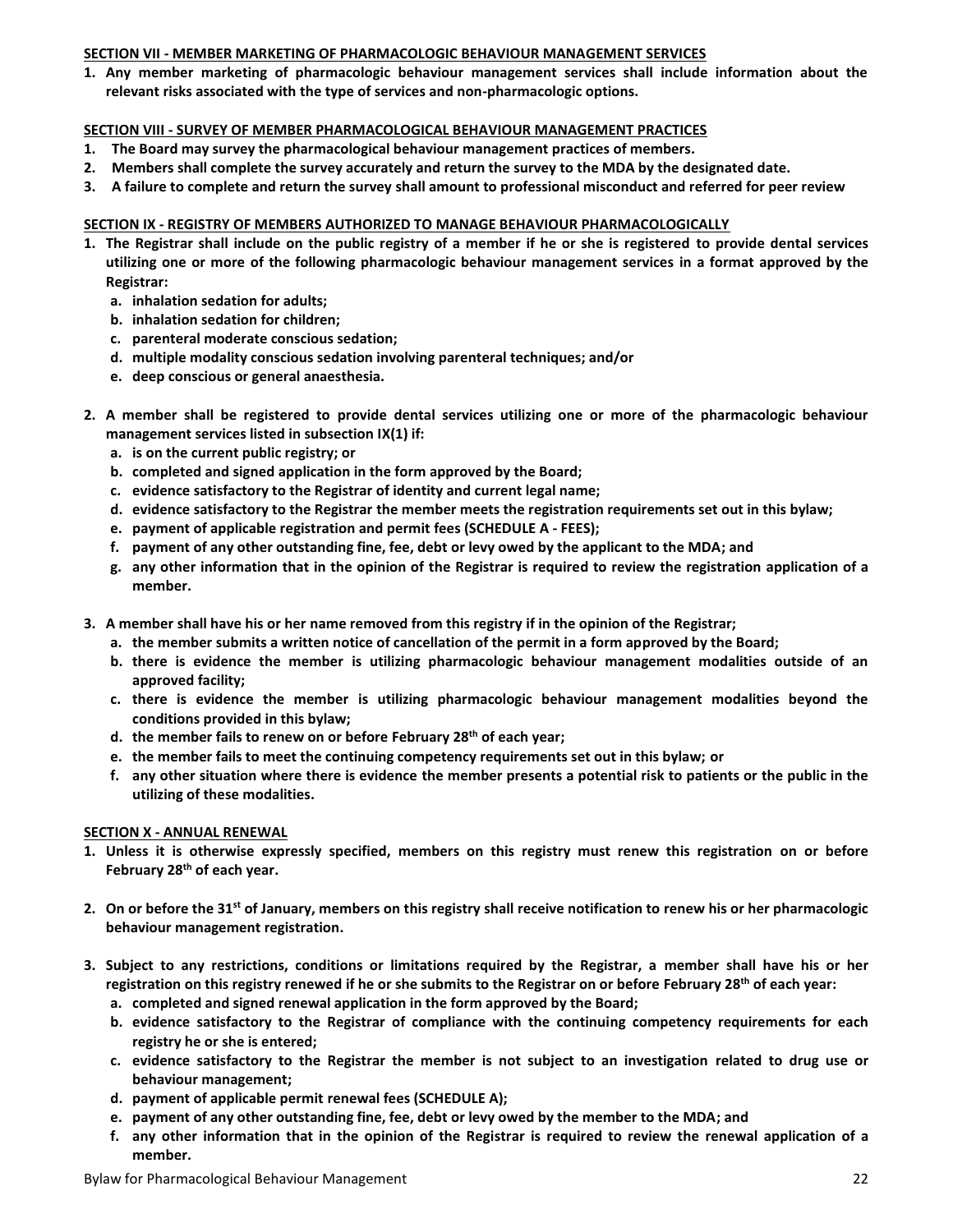#### **SECTION XI - APPEAL OF AN UNFAVOURABLE DECISION BY THE REGISTRAR**

- **1. A member may appeal an unfavourable decision by the Registrar to the Extensions and Exemptions Subcommittee (the Subcommittee) of the MDA Continuing Competency Committee.**
	- **a. An applicant has thirty days from written notification of the decision to send an appeal submission to the Chairperson of the Continuing Competency Committee (Chairperson) along with a non-refundable appeal fee (SCHEDULE A).**
	- **b. The Chairperson shall refer the matter to the Subcommittee within thirty days of receiving the appeal submission.**
	- **c. No member or employee of the MDA involved in the initial review of the application shall participate in the appeal of the Registrar's decision.**
	- **d. The Subcommittee shall schedule the appeal review within sixty days of referral by the Chairperson.**
	- **e. The Subcommittee shall provide the applicant written notice of the date, time and place of the review.**
	- **f. In reviewing the decision appeal, the Subcommittee shall consider only the following:**
		- **i. original application and supporting documentation;**
		- **ii. Registrar's written decision and reasons for decision;**
		- **iii. applicant written appeal submission and supporting documents; and**
		- **iv. Registrar's written response to appeal submission.**
	- **g. The Subcommittee may make the following determinations:**
		- **i. confirm the Registrar's decision;**
		- **ii. vary the Registrar's decision with a decision the Subcommittee determines appropriate; or**
		- **iii. refer the matter back to the Registrar for further consideration with direction.**
	- **h. The Subcommittee shall provide the Registrar and the member a written decision and reason for decision within thirty days of making the decision.**
	- **i. The Registrar shall implement any decision of the Subcommittee within a reasonable time period dependent on the nature of the decision.**

#### **SECTION XII - NOTIFICATION OF CHANGE**

- **1. A member shall notify the Registrar in a form approved by the Board of any change in name, contact information or location providing pharmacologic behaviour management services within fifteen days of the change.**
- **2. A failure to provide notification of a change in location providing pharmacologic behaviour management services in the time provided shall result in the cancellation of the permit.**

**Bylaws 27-09 and 27-08A of the Manitoba Dental Association are hereby repealed.** 

**DONE and PASSED by the Board of Directors of the Manitoba Dental Association at Winnipeg, in Manitoba this 26th day of January 2017.**

**President Secretary** 

**This by-law will become effective on the 30th day of April, 2017, unless 10 members request on or before the 29th day of April 2017 in writing, its ratification at a general meeting of the Association pursuant to ss. 43(2) of** *The Dental Association Act.* 

**Attached: Schedules A, B and C.**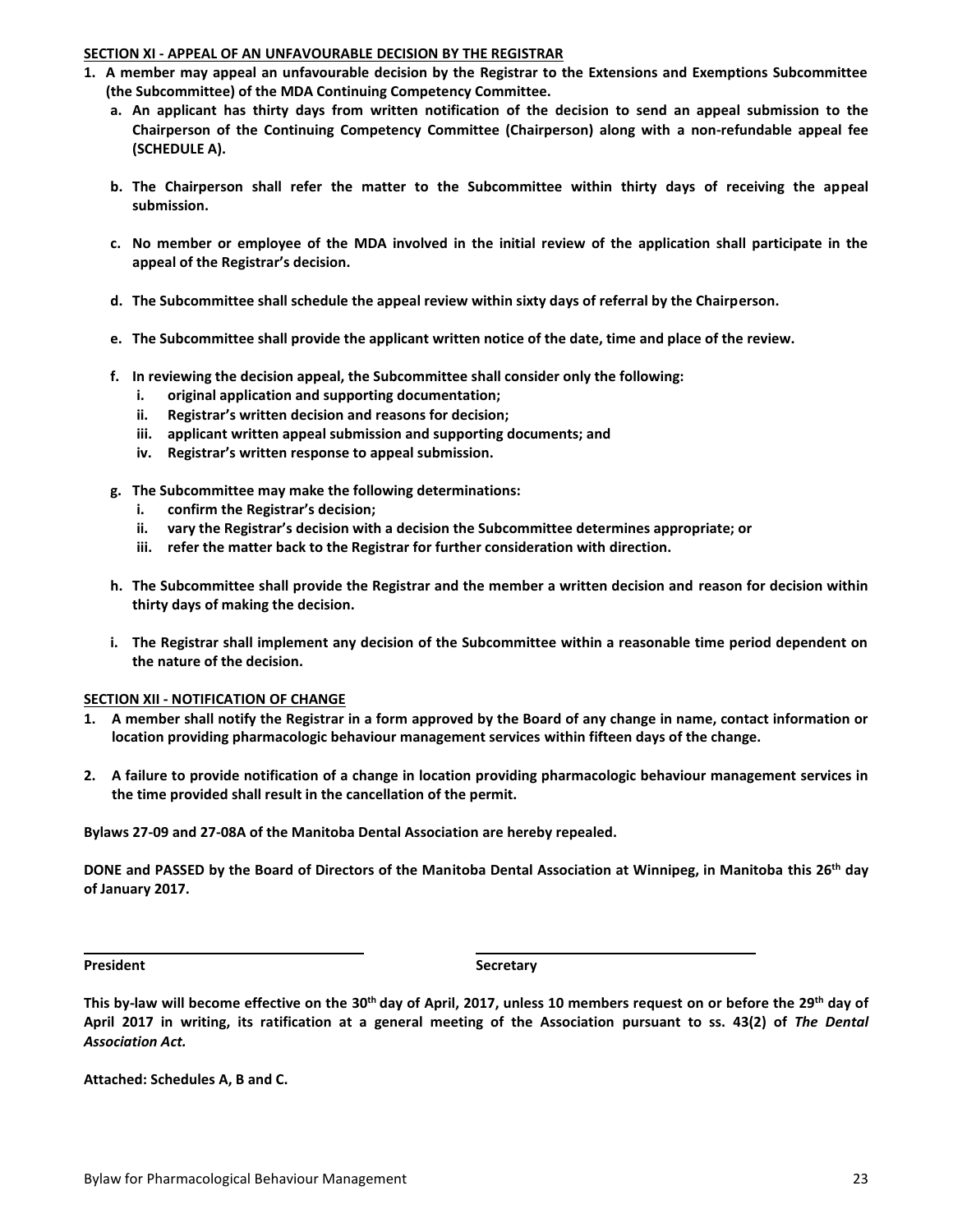| Member registration application fee                                                                                                                                         | \$150.00                          |
|-----------------------------------------------------------------------------------------------------------------------------------------------------------------------------|-----------------------------------|
| Member annual fee (per modality)                                                                                                                                            | Ś<br>50.00                        |
| <b>Facility permit registration fee</b>                                                                                                                                     | \$150.00                          |
| <b>Facility audit - Nitrous oxide inhalation sedation</b><br>Facility audit - Moderate conscious parenteral sedation<br>Facility audit - Deep conscious/General anaesthesia | \$600.00<br>\$700.00<br>\$1200.00 |
| <b>Appeal fee</b>                                                                                                                                                           | \$500.00                          |

**NOTE: ALL FEES ARE NON-REFUNDABLE.**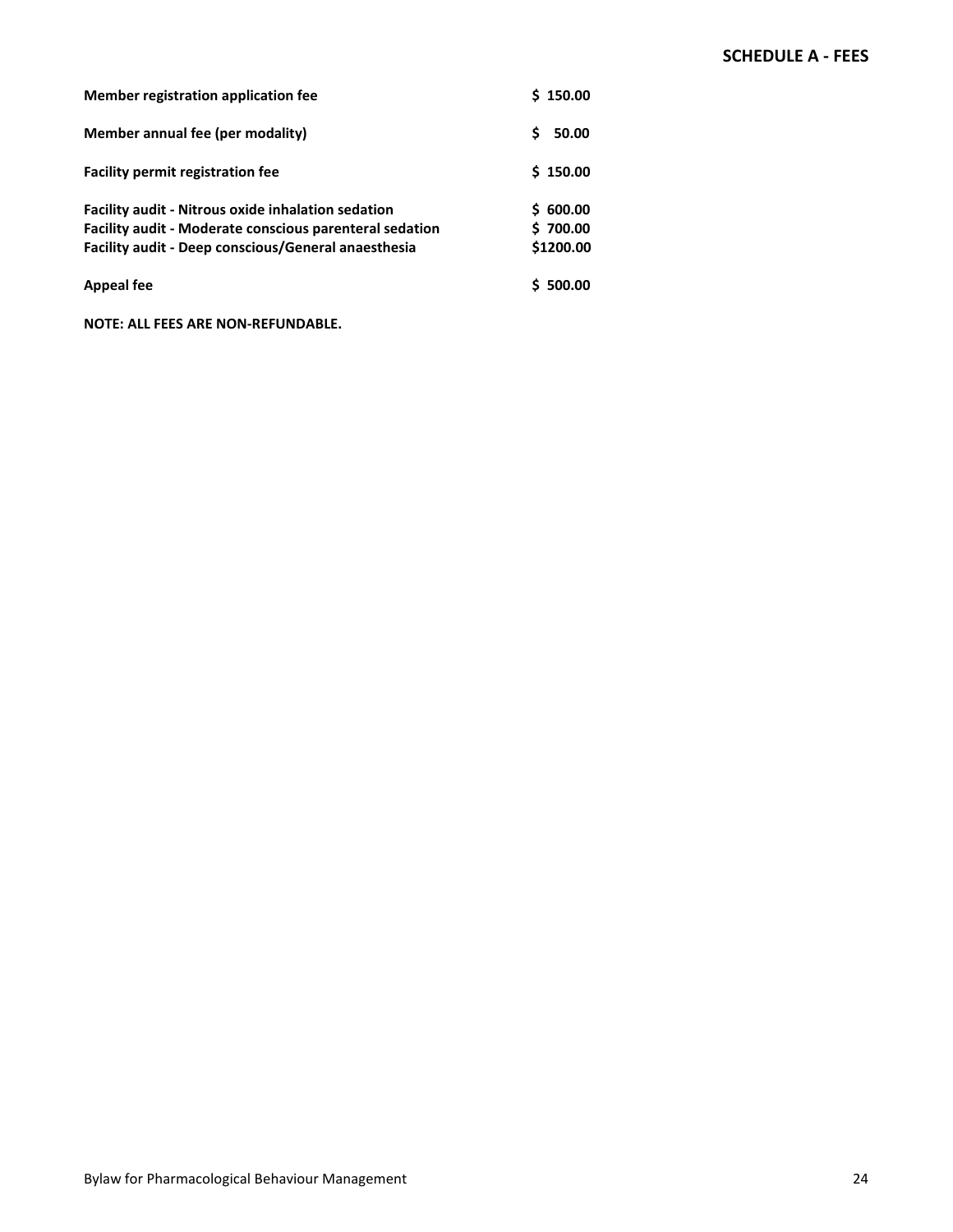# **MAXIMUM RECOMMENDED DRUG AND DOSAGES FOR ANXIOLYTIC PURPOSES<sup>1</sup> IN AMBULATORY ADULTS**

| <b>NONPRESCRIPTION DRUGS</b> |              |  |  |
|------------------------------|--------------|--|--|
| Diphenhydramine (Benadryl)   | $25 - 50$ mg |  |  |
| Promethyzine (Phenergan)     | 25-50 mg     |  |  |

| <b>PRESCRIPTION DRUGS</b>  |                    |  |  |
|----------------------------|--------------------|--|--|
| <b>BENZODIAZEPINES</b>     |                    |  |  |
| <b>Triazolam (Halcion)</b> | $0.125 - 0.5mg$    |  |  |
| Lorazepam (Ativan)         | $0.25 - 2mg$       |  |  |
| Diazepam (Valium)          | $2-10$ mg          |  |  |
| <b>Midazolam (Versed)</b>  | $0.15 - 0.2$ mg/kg |  |  |

| <b>PRESCRIPTION DRUGS</b> |             |  |  |  |
|---------------------------|-------------|--|--|--|
| <b>BARBITURATES</b>       |             |  |  |  |
| Chloral Hydrate           | 25-50 mg/kg |  |  |  |

 $\overline{a}$ 

Bylaw for Pharmacological Behaviour Management 25 <sup>1</sup> The dosage described is the maximum dosage and may not be suitable for all patients. Members must use their clinical judgement in determining the appropriate dosage based on the individual patient – age, weight and medical history.